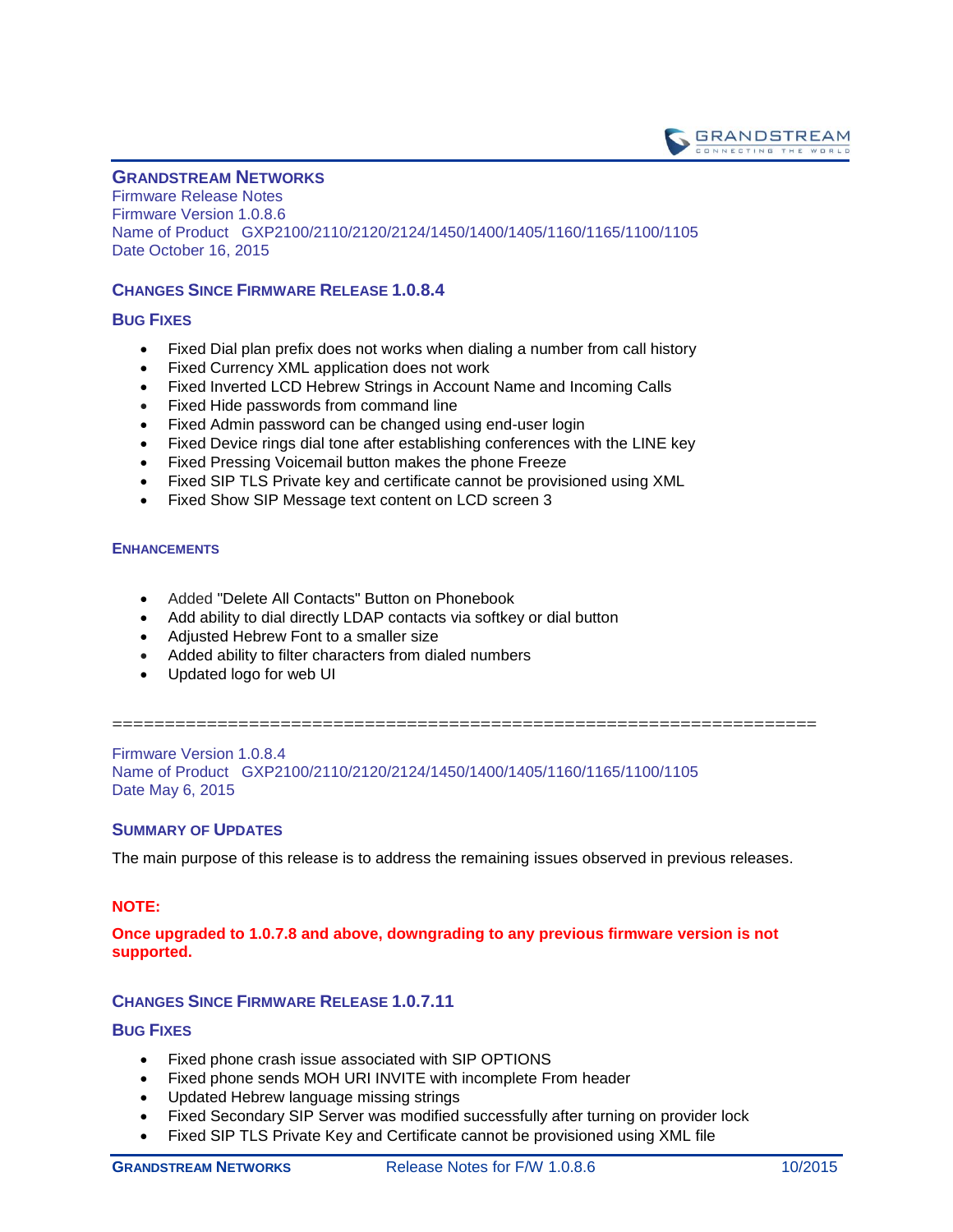- Fixed phone will use random port as REGISTER and INVITE port after unplugging and replugging network cable
- Fixed phone cannot receive incoming calls under certain conditions
- Fixed phone freezes on conference page after long time conference on PCMU
- Fixed phone behaves abnormally if entering audio loopback when enable HEADSET Key Mode
- Fixed Phonebook export/upload are accessible without authentication request
- Updated New Zealand time zone
- Updated Russian Time Zone settings
- Fixed phone does not stop the RTP after BYE and get mixed on subsequent calls
- Fixed changing configuration does not take effect under certain conditions
- Fixed rejecting a call on "Audio Loopback" page would result in sound lost
- Fixed volume setting is incorrect if adjusting it under headset mode
- Fixed phone fallbacks to PCMU upon re-invite during the session
- Fixed phone crashed after switching audio mode during a call
- Fixed DNS-SRV connection failed if first option is unavailable using TCP
- Fixed Phonebook containing Cyrillic characters is not sorted by alphabetical order
- Fixed phone cannot enter Audio Loopback when it is in headset mode
- Fixed audio channel in audio loopback is error after enabling Toggle Headset/Speaker mode
- Fixed there was no audio after 14min conversation when using SRTP enabled and forced
- Fixed phone crashes when configured with long dial plan after registering to SIP server
- Fixed phone drops calls on re-INVITE
- Fixed no dial tone and unable to make or receive calls after weekend
- Fixed SRTP with TLS SIP Transport no voice speech path after secondary server is disconnected while having an active call on primary server
- Fixed TCP port 4 is open when logging in from phone UI
- Fixed no language cursor change when switching Auto/Downloaded to the language same as current one in LCD mode
- Fixed failed to change LCD language after factory reset
- Fixed pressing Line key when phone is downloading phonebook will lead abnormal display on LCD
- Fixed there is no audio channel icon and no sound on audio loopback page after entering and exiting audio loopback page continuously
- Fixed LCD display is abnormal when transfer a call
- Fixed phone plays busy tone in audio loopback mode after remote party ends the call
- Fixed failed to dial Voice Mail via MPK in dial page
- Fixed audio does not stop after sending number with \* and no call feature is set

- Added option to ignore Alert-Info header when used for distinctive ringtone
- Added dual Outbound SIP Proxy support
- Added support for sending SIP Option messages to verify connectivity to the SIP server

===================================================================

- Added option to select Call Pickup mode
- Added support of OPTION 160
- Enabled the HTTP(S) ID/Password prompt
- Added option to disable the Call park subscription
- Added support to check the status of registration to Action URI

## Firmware Version 1.0.7.11 Name of Product GXP2100/2110/2120/2124/1450/1400/1405/1160/1165/1100/1105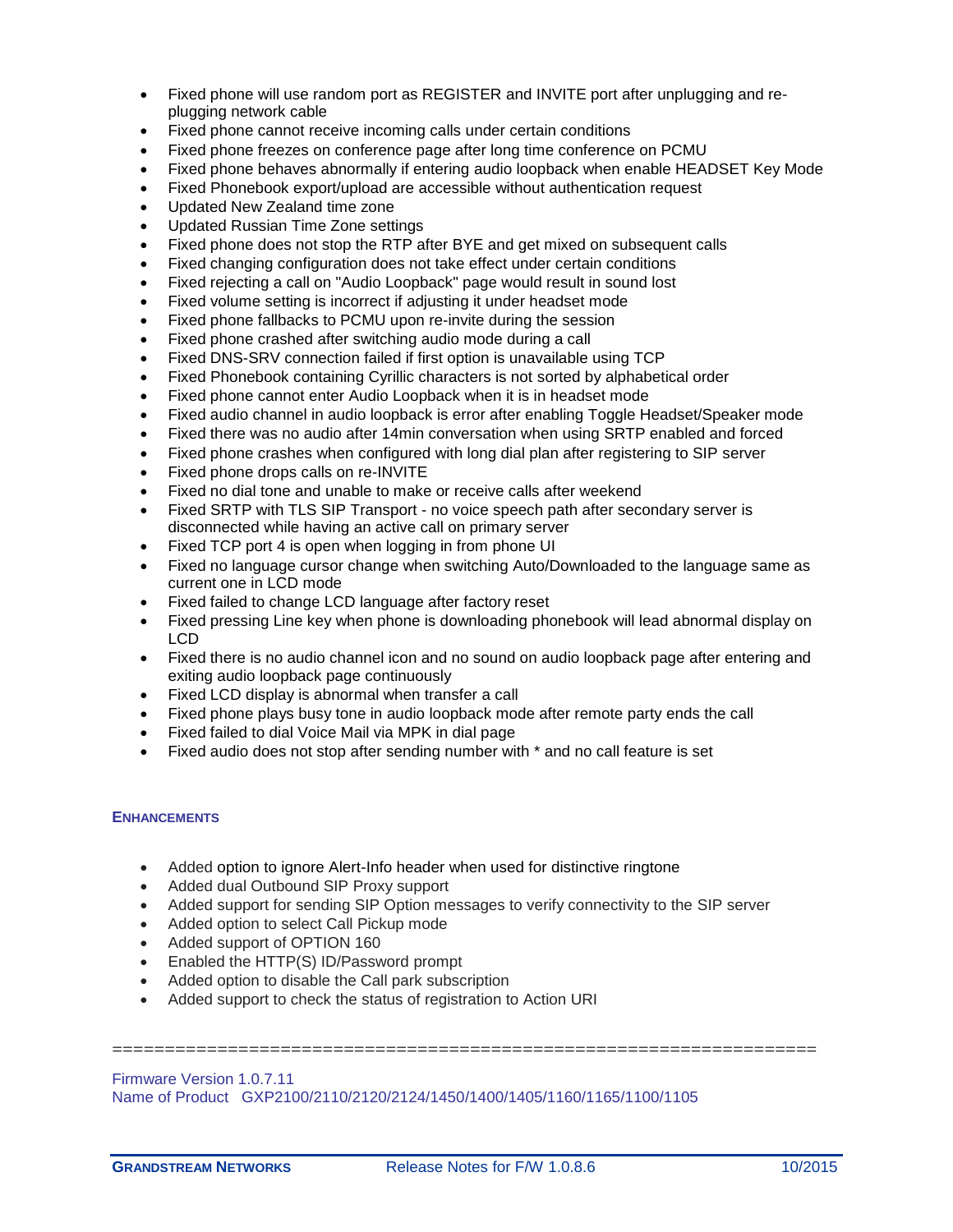## **DATE APRIL 12, 2015**

## **CHANGES SINCE FIRMWARE RELEASE 1.0.7.8**

## **BUG FIXES**

- Updated New Zealand time zone settings
- Updated Russian Time Zone settings
- Fixed phone does not stop the RTP after BYE and get mixed on subsequent calls

#### **ENHANCEMENTS**

- Added support to disable the Call park subscription
- Added support of DHCP OPTION 160
- Enabled HTTP(S) ID/Pass prompt

===================================================================

Firmware Version 1.0.7.8 Name of Product GXP2100/2110/2120/2124/1450/1400/1405/1160/1165/1100/1105 Date February 20, 2015

## **CHANGES SINCE FIRMWARE RELEASE 1.0.7.4**

## **BUG FIXES**

Fixed potential security issue for unauthorized access to product configuration

===================================================================

Firmware Version 1.0.7.4 Name of Product GXP2100/2110/2120/2124/1450/1400/1405/1160/1165/1100/1105 Date November 4, 2014

### **CHANGES SINCE FIRMWARE RELEASE 1.0.6.11**

- Fixed cannot change Web UI display language to Czech
- Fixed BroadSoft interop: CONF+BLF use Broadsoft ID instead of Extension number
- Fixed BroadSoft interop: TRANS+BLF use Broadsoft ID instead of Extension number
- Fixed proxy server failover with DNS NAPTR/SVR and TCP SIP transport failing
- Fixed Disable Call Waiting also worked in ringing status
- Fixed [Anatel]: BYE request sent to the wrong proxy/IP based on the route set
- Fixed crash after press transfer key in auto-attended transfer
- Fixed phone cannot send out TCP packets after changing IP
- Fixed phone doesn't display the complete extension in "dial" screen, if the extension consists of more than 10 digits
- Fixed phone does not play custom ring tone if phone receives a call on line 2
- Fixed when Ethernet cable is disconnected, "NETWORK DOWN" status will disappear after DHCP lease time passed
- Fixed phone failed to handle refer and early media during transfer with Genesis platform
- Fixed no audio after 14min conversation when using SRTP Enabled and Forced
- Fixed SIP Server and Outbound Proxy cannot be configured with host address like x.x.x.0
- Fixed BLF get stuck with Portaone Softswitch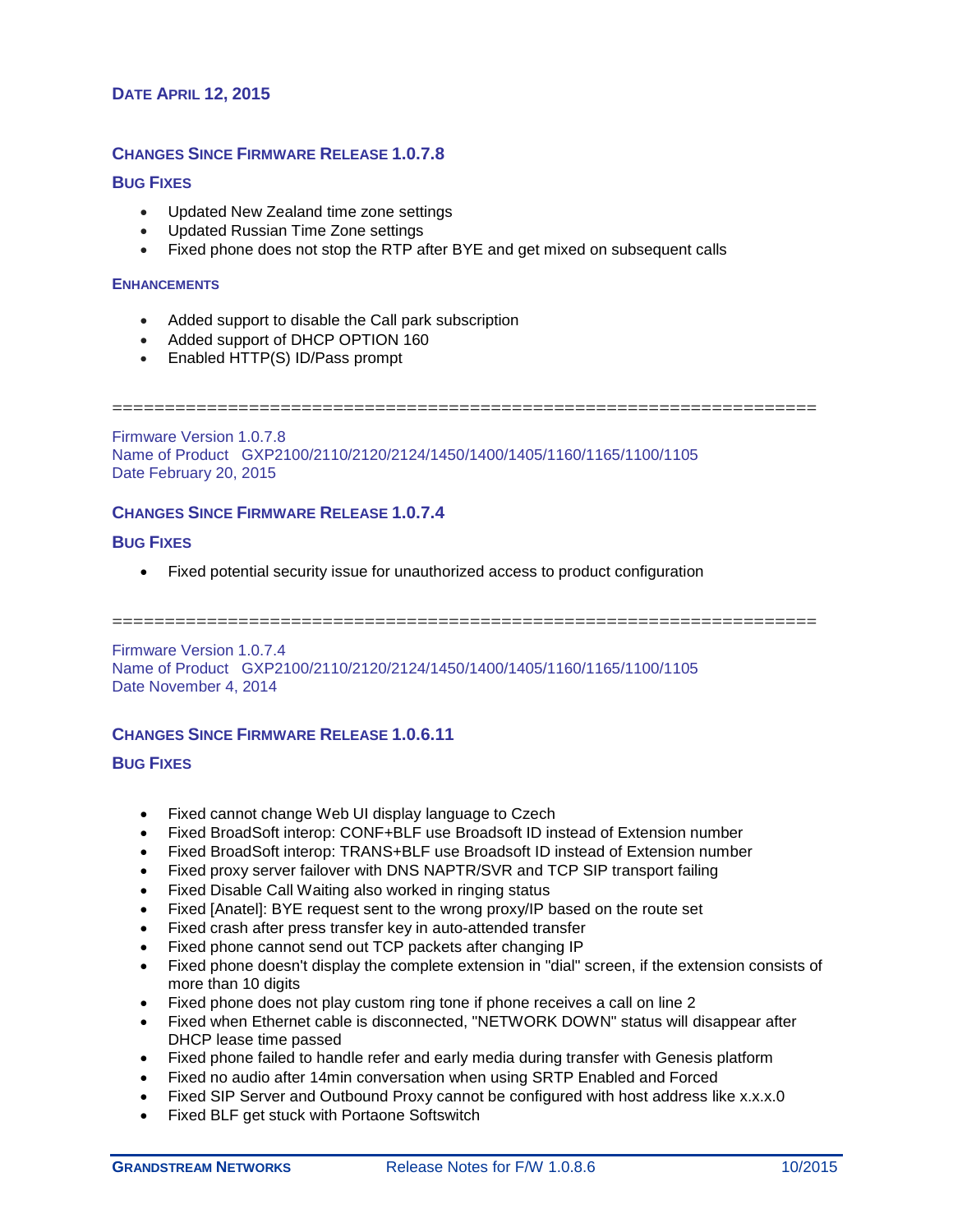- Fixed phone should not update the called party name from UPDATE message during an active call
- Fixed audio mode was wrong after recovering held call
- Fixed 3CX Call Park Retrieval (Shared Parking)
- Fixed high noise level when using RJ9 headset
- Fixed phone always display "loading user data" when viewing call history and pressing up\down\left\right arrow are all invalid
- Fixed Web page displayed abnormally after pressing Save button directly on web access page
- Fixed Fonax: new password in web access page can be reset after resetting phone
- Fixed need to wait for NOTIFY upon transfer
- Fixed phone does not apply the ZeroConfig Server Path coming from the SIP NOTIFY
- Fixed Device crashed after downloading config file
- Fixed Device crashed in Public mode when download phonebook after reboot
- Fixed Name on Account general settings page didn't work
- Fixed LCD wouldn't display MUTE icon when pressing MUTE button if "Enable Idle Mute" function has been enabled
- Fixed clearing Outbound Proxy will return to the default value
- Fixed Setting public mode to "No" does not take effect after reboot
- Fixed Device worked abnormally when log in Public mode
- Fixed LCD popped up login page after reboot in Public Mode
- Fixed Unregister on reboot option should only clear phone contact

- Updated Spanish LCD language strings
- Added Multicast Paging support
- Added support to disable SIP NOTIFY Authentication
- Added support to Map Polish characters in phonebook entries

===================================================================

Firmware Version 1.0.6.11 Name of Product GXP2100/2110/2120/2124/1450/1400/1405/1160/1165/1100/1105 Date August 5, 2014

## **CHANGES SINCE FIRMWARE RELEASE 1.0.6.7**

- Disabled RTCP temporarily to avoid the no audio issue only when SRTP is used
- Checked the LCD PN number to display network icon and network boarder icon
- Fixed HTTP GET provisioning request displays HTTP username/password in plain text
- Fixed phone shows IP 0.0.0.0 randomly
- [Siemens IOT] Added an option, Disable Multiple m line in SDP, to send only 1 m line or multiple m lines
- Fixed phone switched audio channel from handset to speaker automatically when initiating a quick conference call
- Fixed phone crashes on receiving incoming calls with remote-party-id header
- Fixed conference fails when using # as send key
- Fixed device worked abnormally after downloading configuration file
- Updated the wrong string number on the short string file (applies only to gxp1150/1160/1400)
- Added missing tool tip for flash writing option on web settings/call features page
- Added an attempt to fix random crash issue
- Fixed phone will do a Blind Transfer if "End Call" soft button is pressed during auto-attended transfer
- Fixed SIP NOTIFY with "resync" event rebooted the phone
- Fixed phone cannot dial out if starts with \* in on-hook dialing mode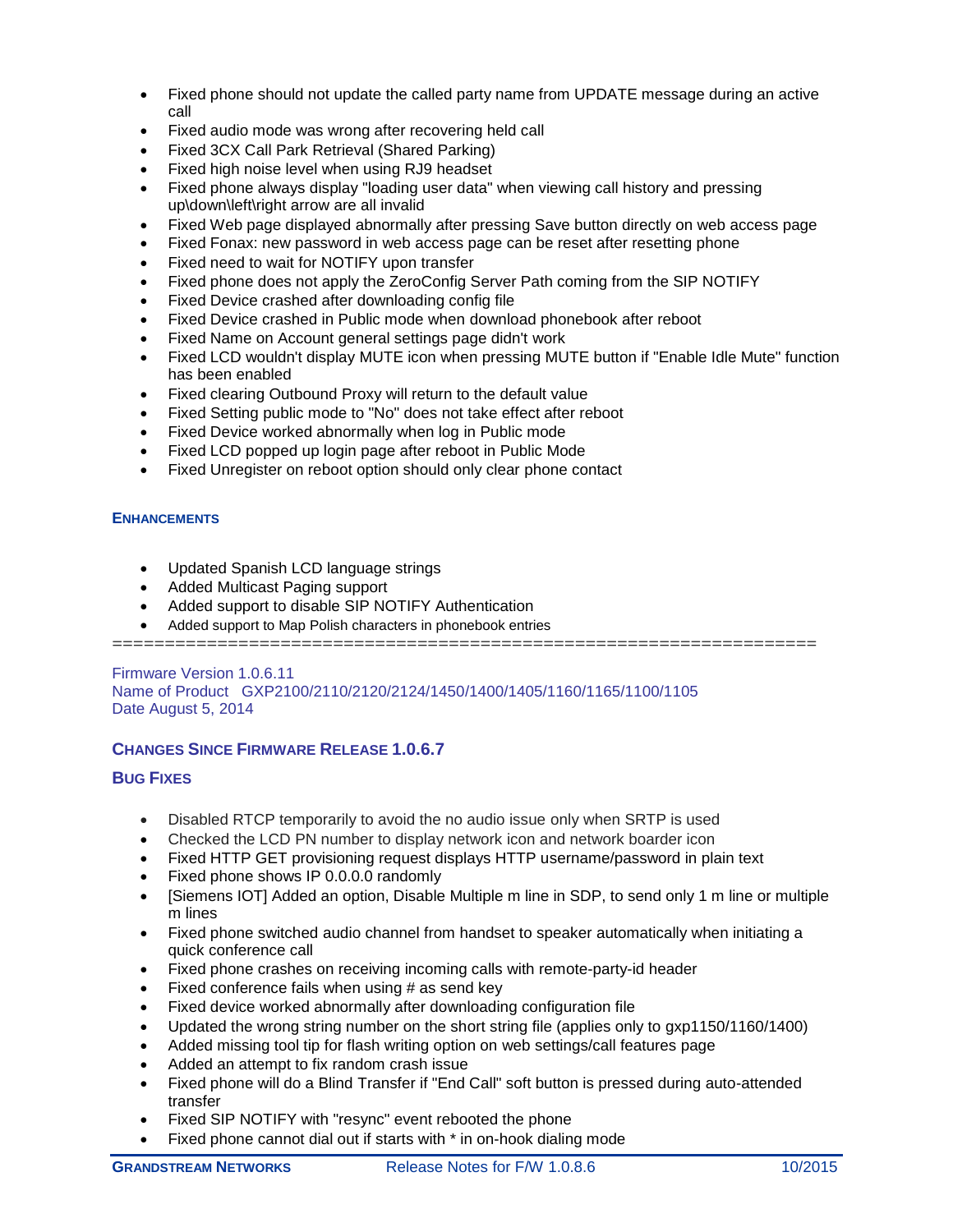- Added support for HTTP CTI feature
- Added support for inserting pauses into speed dials and phone book entries
- Added PC port VLAN support
- Added support for Svenska language
- Added phone power special feature to gxp116x/gxp14xx
- Added support for incoming subscription with dialog event to send NOTIFY once after 202
- Added time and date menu

===================================================================

Firmware Version 1.0.6.7 Name of Product GXP2100/2110/2120/2124/1450/1400/1405/1160/1165/1100/1105 Date May 5, 2014

# **CHANGES SINCE FIRMWARE RELEASE 1.0.5.58**

## **BUG FIXES**

- Fixed 3CX prompt not fully heard on the phone
- Fixed phone sends BYE if it does not receive ACK after 200 OK response for update
- Fixed GXP116x digit gets dialed twice randomly
- Fixed gxp21xx lost side tone under some conditions
- Fixed 3CXv12 CTI Slow Dialing

=================================================================== Firmware Version 1.0.5.58

Name of Product GXP2100/2110/2120/2124/1450/1400/1405/1160/1165/1100/1105 Date February 21, 2014

# **CHANGES SINCE FIRMWARE RELEASE 1.0.5.32**

- Fixed phone plays incoming call ringtone with low volume when volume level set to zero
- Fixed random crash with parsing NOTIFY messages with reg event
- Fixed Dial Plan cannot remove '' from LDAP phone number entry
- Fixed Click-to-dial feature cannot be disabled
- Fixed phone does not display the booting info normally when the Display language is Russian and some other languages
- Fixed phone sends Subscribe after timeout to wrong destination under certain conditions
- Fixed BLF call pick up does not use the remote elements
- Fixed phone does not fetch new firmware when firmware prefix parameter is changed
- Fixed time zone setting via config file does not take effect until after manual reboot
- Fixed callee cannot hear the DTMF voice when caller is using MPK to dial DTMF
- Fixed LDAP search result display is incomplete
- Fixed incoming calls are answered in mute mode under certain conditions
- Fixed phone ignores UPDATE message and does not change the calling party info in call transfer case
- Fixed EHS issues reported by Plantronics
- Fixed WEB UI does not show complete configuration of the Extension Board
- Fixed Music on hold not working. Added an web option for "Hold Method" (P value 2361)
- Fixed Fetch data using cURL vulnerability
- Fixed CNAM display has been reduced to 10 characters
- Fixed phone got stuck after upgrade/downgrade using HTTP MV-IPTEL server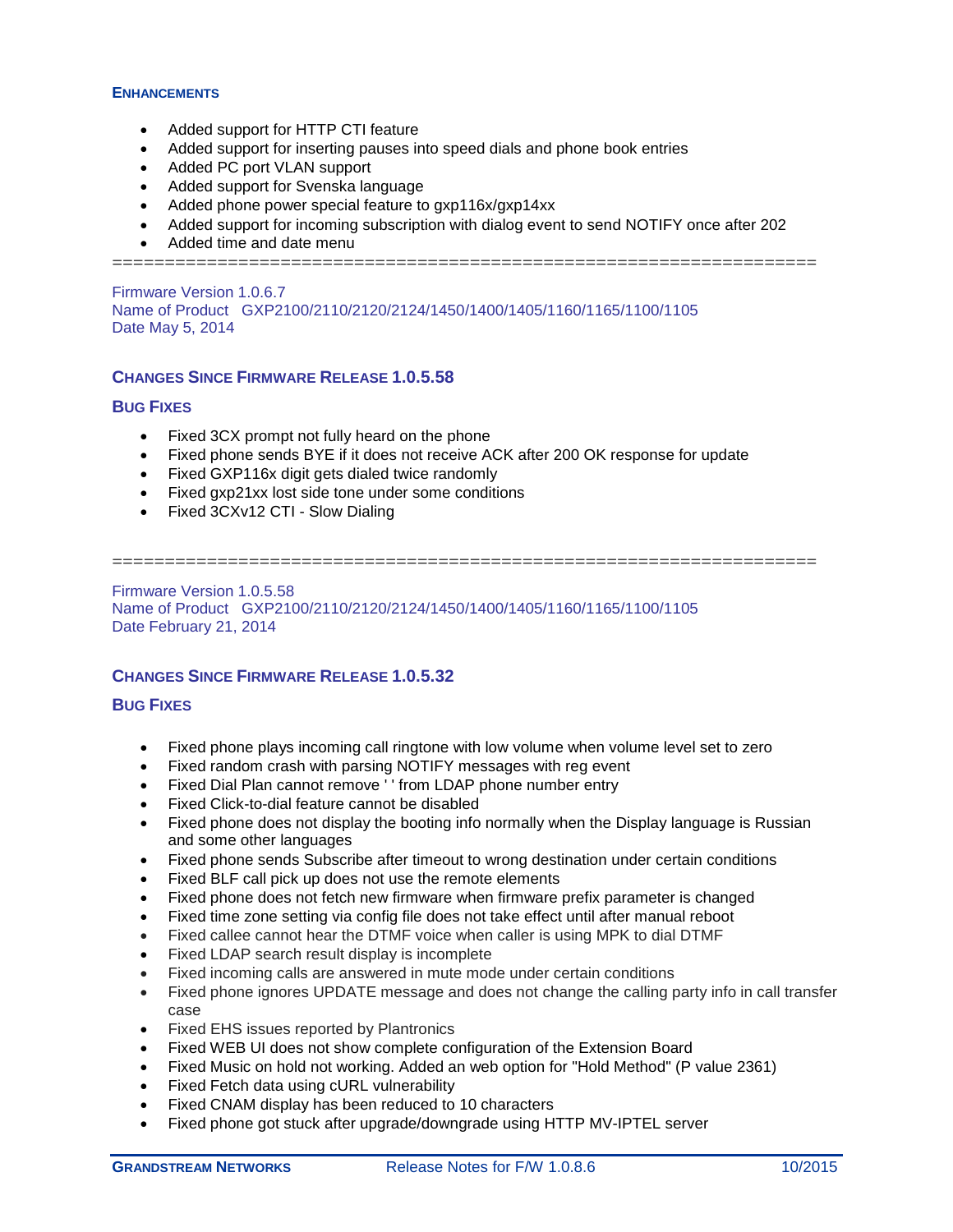- Fixed GenBand Interop: GXP21xx N-way Conference does not send out REFER
- Fixed phone displays the conference setup screen when phone is already in 3 way conference
- Fixed phone displays "Talking To" when using other languages
- Fixed phone does not take its time from SIP REGISTER message
- Fixed phone plays dial tone when switched audio mode from EHS to handset
- Fixed some info display error on web page
- Fixed incorrect Chinese translation for headset

- Added support for Second Dial Tone
- Added support to send A,B,C and D characters as RFC2833 DTMF
- Added Phonebook sorting option in Web UI
- Added support for Public Mode auto logout
- Added RTCP support
- Added option to enable/disable Crypto life time when using SRTP
- Added support to display PAI in UPDATE
- Changed from sendonly to inactive on hold INVITE SDP with new option "Hold method" with RFC 3264
- Updated OenSSL CA bundle
- Updated LCD and Web UI language string files
- Added Handset RX Gain (dB) for GXP2124
- Added handset TX gain 12/18 dB
- Added UCM active feature code support
- Added UCM server detection feature.
- Added support to display NTP server information on both LCD and web UI

===================================================================

Firmware Version 1.0.5.32 Name of Product GXP2100/2110/2120/2124/1450/1400/1405/1160/1165 Date September 27, 2013

## **CHANGES SINCE FIRMWARE RELEASE 1.0.5.26**

## **BUG FIXES**

- Fixed inverted LCD Hebrew string display
- Fixed audio is cutoff upon answering a call
- Fixed phone cannot set Japanese via Web interface
- Fixed phone is not able to resume the call using hold button if headset softkey is pressed on hold call
- Fixed Contacts are not synchronized between phonebook on Web interface and phonebook on phone when changing phone to public mode
- Fixed When there is an account registered, after cancel a direct IP call, callee still rings
- Fixed automatic Upgrade (daily or weekly) is not obeying the set parameters
- Fixed check New Firmware Only When F/W pre/suffix changes function does not work
- Reduced audio delay when SRTP is in use

- Added warning window display when key pad is locked with star key
- Added "-" in input string
- Added HTTPS support for WebUI access
- Changed "Network" to "Network Config" in LCD main menu
- German translation update (GUI/LCD)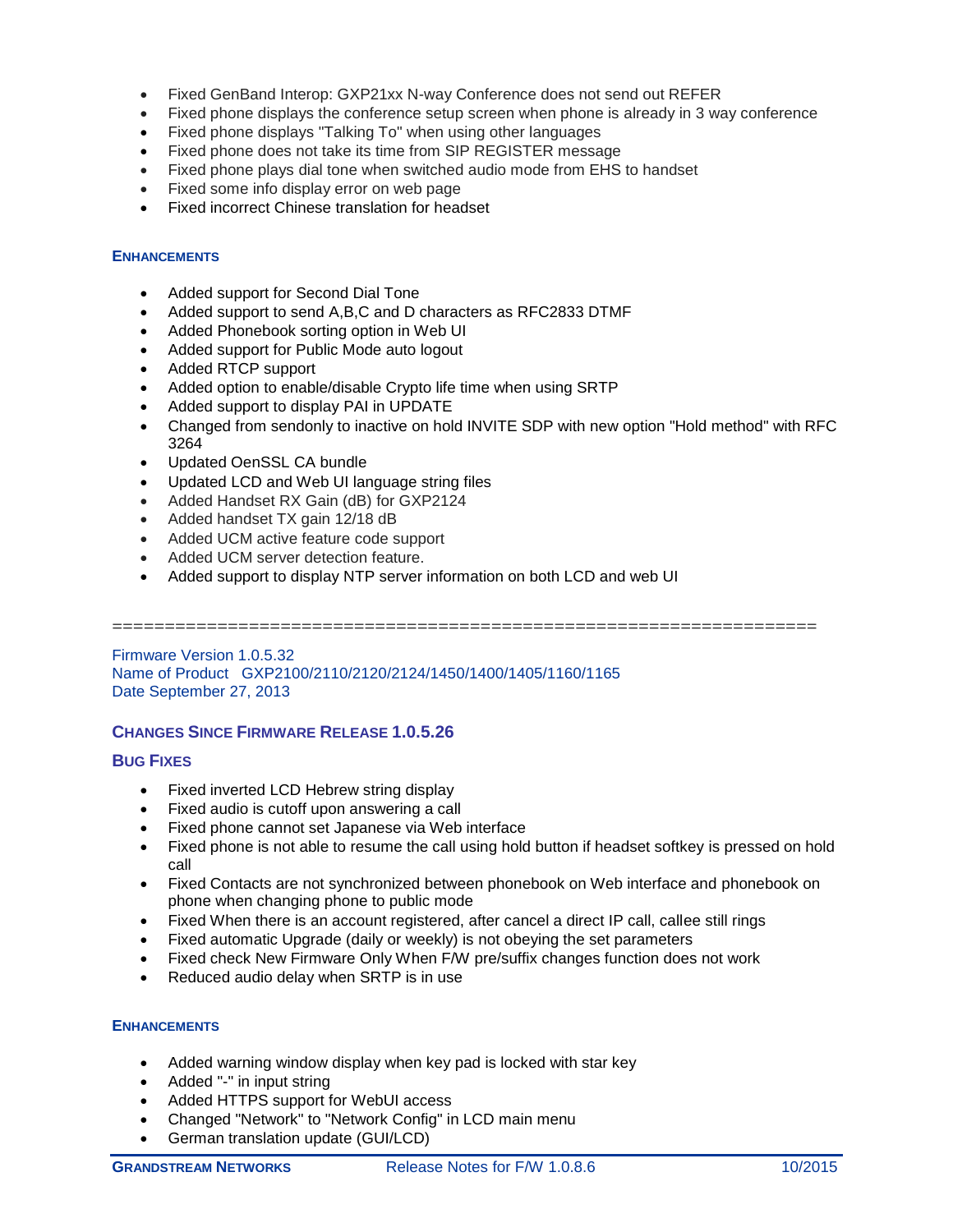- French translation update (GUI/LCD)
- Russian translation update (GUI/LCD)
- Hebrew translation update

===================================================================

Firmware Version 1.0.5.26 Name of Product GXP2100/2110/2120/2124/1450/1400/1405/1160/1165/1100/1105 Date: June 28, 2013

## **CHANGES SINCE FIRMWARE RELEASE 1.0.5.24**

## **BUG FIXES**

- Fixed phone GUI crash when login under public mode if the records of call history are more than 200
- Fixed phone will block when it's called via sipp scripts
- Fixed Using configured IP in DNS mode is invalid
- Fixed Pressing left arrow key in Phone Book page , it will come back to idle screen
- Fixed phone can log out under public mode via 3CX command when it is in a call
- Fixed calls from call log bypass the dial plan check
- Fixed phone turns on line LED with idle screen on pressing redial key when the redial number is set to \*30123
- 
- **•** Fixed parked call pickup does work<br>• Fixed phone stuck in BLF RFD Solic Fixed phone stuck in BLF RED Solid state
- Fixed GXP2124 crashed in idle stage
- Fixed CPE sends incomplete info to ACS server
- Fixed 3CX CTI issue when using \* and #
- Fixed TR-069: Incorrect response for GPV for Device.X\_GRANDSTREAM\_Keys.MultiPurposeKeys.MultiPurposeKeysNumberOfEntries
- Fixed TR-069: SPV for time zone not applied correctly using UTC+0100
- Fixed TR-069: SPV for Nederlands language not working
- Fixed soft key displays error on Manage Group page
- Fixed downloaded language file not loading automatically after rebooting
- Fixed phone sends CANCEL to SIP server instead of OBP when "Remove OBP From Route" is set to "Yes"

## **ENHANCEMENTS**

- Added the volume control support on headset
- Added "Disable Notify Authentication" when there is no SIP account configured
- Added support for CTI Feature
- Added support to fast blink the voicemail indicator LED for incoming calls for GXP11xx

===================================================================

Firmware Version 1.0.5.24 Name of Product GXP2100/2110/2120/2124/1450/1400/1405/1160/1165 Date: April 29, 2013

## **CHANGES SINCE FIRMWARE RELEASE 1.0.5.23**

- Fixed HTTP GET request uses HTTP 1.1 causing XML provisioning fail
- Fixed WEB limit for SIP TLS Certificate
- Fixed phone will crash after uploading a file size of 10M
- Fixed phone crashes when download ring file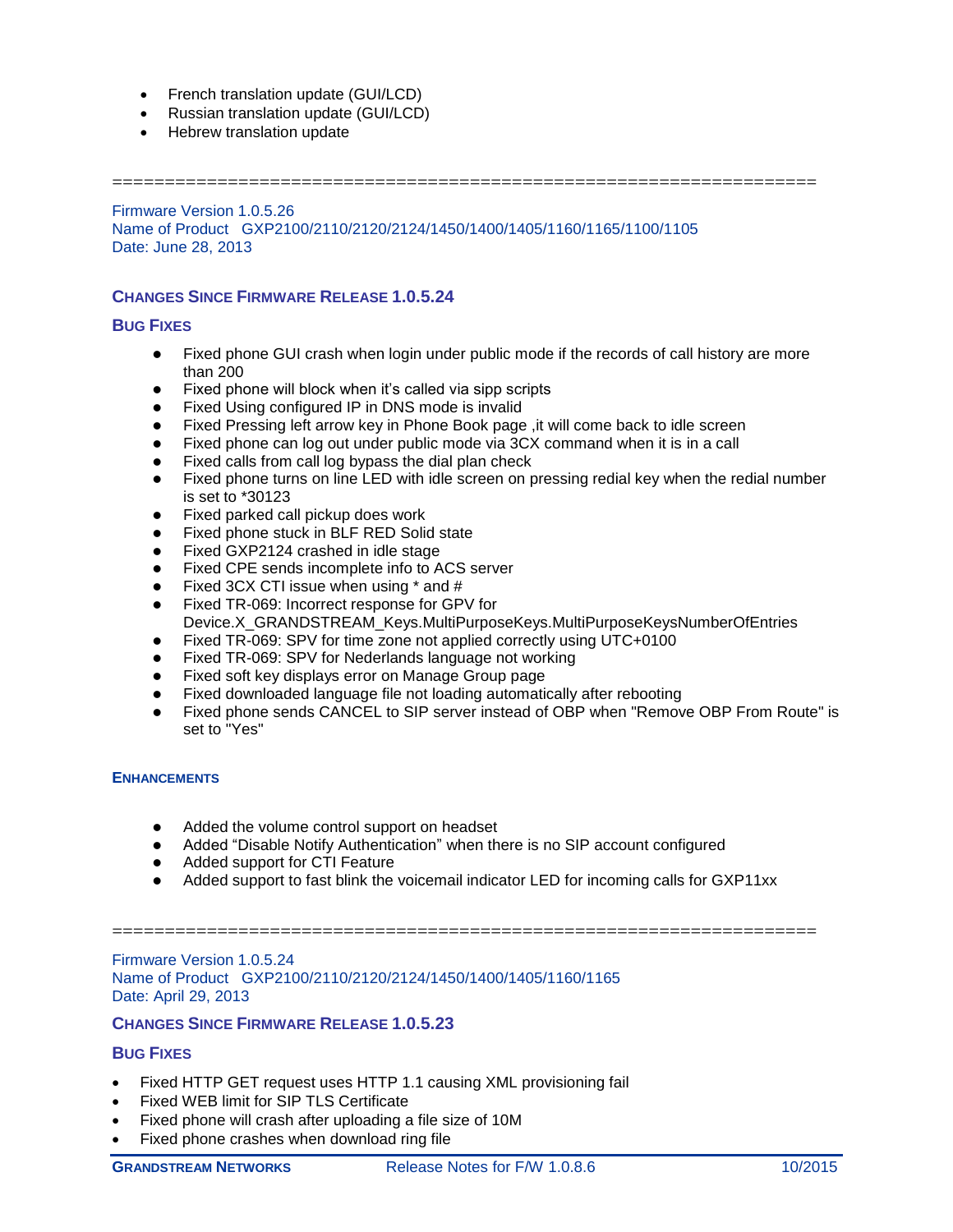- Fixed phone canceling another call will crash after Auto-Attended Transfer
- Fixed phone won't boot up after incomplete firmware file download and upgrade

- Added ability to enable/disable LLDP and/or LLDP-MED
- Added option to enable/disable MUTE key as DND

===================================================================

Firmware Version 1.0.5.23 Name of Product GXP2100/2110/2120/2124/1450/1400/1405/1100/1105/1160/1165 Date: April 2, 2013

#### **CHANGES SINCE FIRMWARE RELEASE 1.0.5.15**

#### **BUG FIXES**

- Fixed LLDP feature not working
- Fixed Account 5 ring timeout on web refers to the wrong pvalue
- Fixed phone plays ring back tone after call is answered
- Fixed phone stuck on white screen after firmware upgrade under certain conditions

#### **ENHANCEMENTS**

- Added 3CX CTI support
- gs\_cpe updated to 1.0.1.31
- Removed SIP user ID and SIP server's information from the status page
- Added support for contacts with "#" and "\*" in Phone Number field on Web GUI

===================================================================

===================================================================

Firmware Version 1.0.5.15 Name of Product GXP2100/2110/2120/2124/1450/1400/1405/1100/1105/1160/1165 Date: December 31, 2012

### **CHANGES SINCE FIRMWARE RELEASE 1.0.5.14**

#### **BUG FIXES**

- Fixed 3-way conference not working on GXP110x with incoming calls
- Fixed BLF doesn't update LED status after rebooting GXE
- Fixed GXP21xx phones stop on aux when doing auto upgrade

Firmware Version 1.0.5.14 Name of Product GXP2100/2110/2120/2124/1450/1400/1405/1100/1105/1160/1165 Date: December 17, 2012

### **CHANGES SINCE FIRMWARE RELEASE 1.0.4.23**

- Fixed BLF LEDs do not light up on EXT Board
- Fixed GXP116x does not show status for click to dial function
- Fixed BroadSoft Interop: Call Features configuration blocked for Shared Line account
- Fixed Broadsoft Interop: Authenticate Incoming Invite option does not exist in web UI
- Fixed MWI does not light up after reboot when there are voice mail message(s)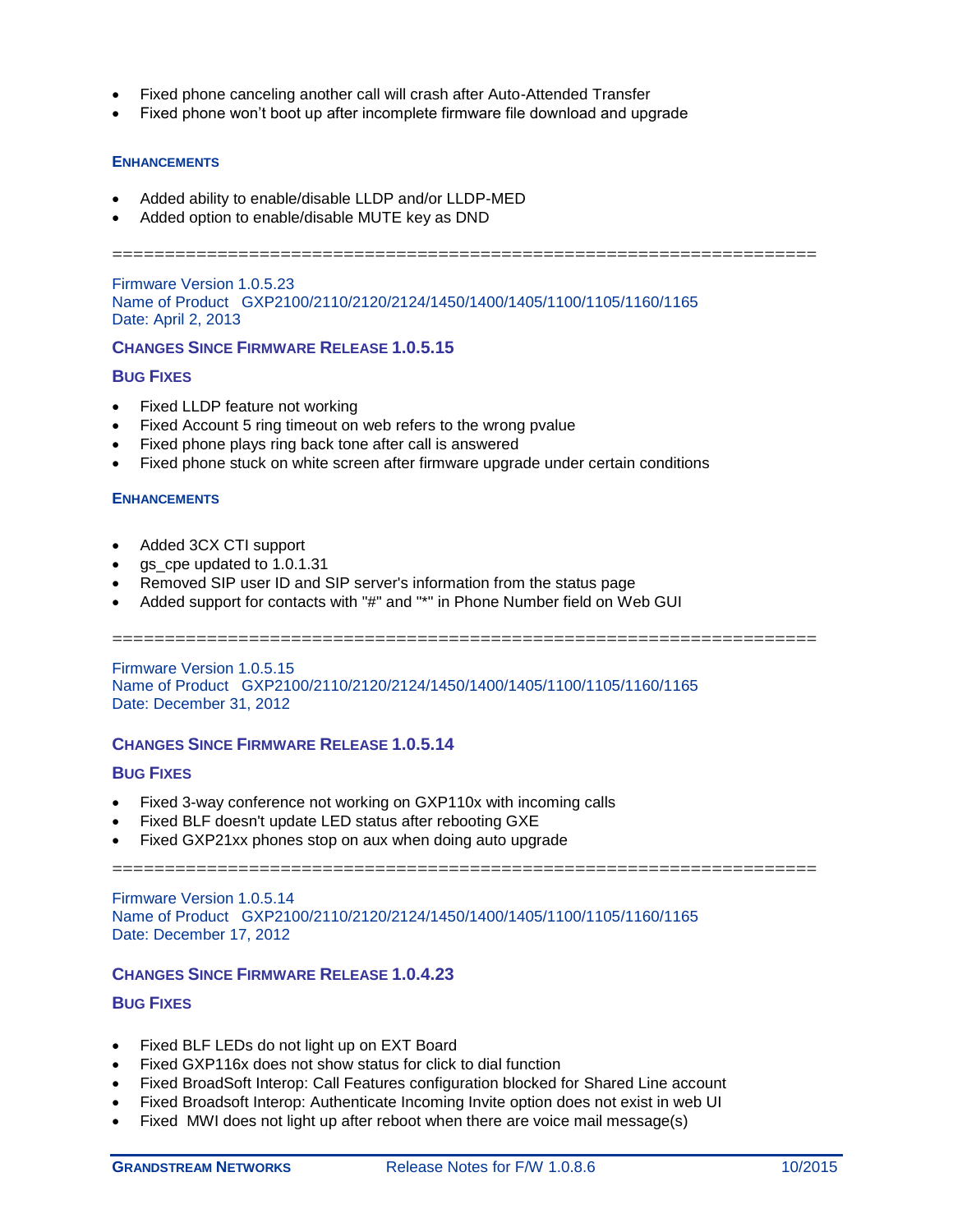- Fixed BroadSoft Interop: Feature Key Sync, Call Forward Always Ring Splash shows wrong missed call number
- Fixed P value is not using number for HTTP/HTTPS proxy
- Fixed phone stops on aux when doing auto upgrade performance.
- Fixed downloaded language file does not load automatically after rebooting
- Fixed missing 3 way conference option in GXP110x
- Fixed "Disable" function of "Click-To-Dial Feature" does not work
- Fixed only account 2: WEB will display blank value when configuring "Use P-Preferred-Identity Header " with "Yes"
- Fixed continuous clicking "save" for a few times results in adding many same contacts
- Fixed display Language on Language page error
- Fixed phone does not send 200OK on time on incoming calls
- Fixed group name is overlapped when its name is very long
- Fixed year of system time displays incompletely
- Fixed phone behaves abnormally when uses EHS to answer second call
- Fixed phone not sending RTP when voice code choose ILBC and the iLBC frame size choose 20ms
- Fixed phone not handling RFC3891 correctly
- Fixed IP displayed as 0.0.0.0 on telnet status and Phone GUI when VLAN Tag is used
- Fixed phone loses VLAN tag randomly and loses the network connection
- Fixed HTTP/HTTPS language file downloading does not use authentication
- Fixed phone does not send its certificate for MutualTLS authentication to download language file/XML Idle Screen and Phonebook
- Fixed LDAP Number Filter's value can't change to any other value when configuring LDAP Name Filter together
- Fixed LDAP Name Filter and LDAP Nunber Filter are all changed to a syblem ( when configure LDAP Name Filter with (&(telephoneNumber=5384)(userPassword=1234))
- Fixed TR-069: Connection Request Username/Password fields don't accept dash
- Fixed DTMF cannot be recognized when pressing fast with duplicate digits
- Fixed phone sends back multiple codecs in 200 OK
- Fixed GXP110x do not send invite after pressing MPK which configure with 3-way conference to invite the third party
- Fixed PhoneBook entries in Arabic are not displayed correctly
- Fixed some contacts with special chars seem empty in phonebook
- Fixed LCD display error account info under public mode
- Fixed phone soft key display abnormal after some operation
- Fixed GXP110x does not have 3-way conference options
- Fixed GXP2100's SwitchSCR soft key displays incompletely after downloading and erasing SCR XML
- Fixed phone will not play a "ring tone" when the first call is on hold via pressing CONF button ,what it plays is "call waiting tone"
- Fixed GXP1400 V1.6A phone's PC port fails to connect to RTL8319 PCI Ethernet card
- Fixed MPK doesn't display correct status when server send "notify-state" instead of "state"
- Fixed phone does not use the complete user name configured in the LDAP bind Request
- Fixed LCD don't display the option edit and dial when we do search on phone book
- Fixed phone behaves abnormally when phone is at dialing status and answers a call
- Fixed phone GUI crashes when delete idle screen and during this time answers a call
- Fixed LCD doesn't change to answer screen when downloading idle screen and there is an incoming call
- Fixed update configuration on time zone results in a short-lived time
- Fixed changing language causes white screen display
- Fixed "Grandstream" characters on web appear and disappear after phone's configuration updated
- Fixed call feature is still set after the input number is cleared
- Fixed soft key doesn't work during some special operations
- Fixed can't hold the third party in the progress of making a conference
- Fixed creating new groups causes GUI freezing sometimes
- Fixed alert-info doesn't work if using name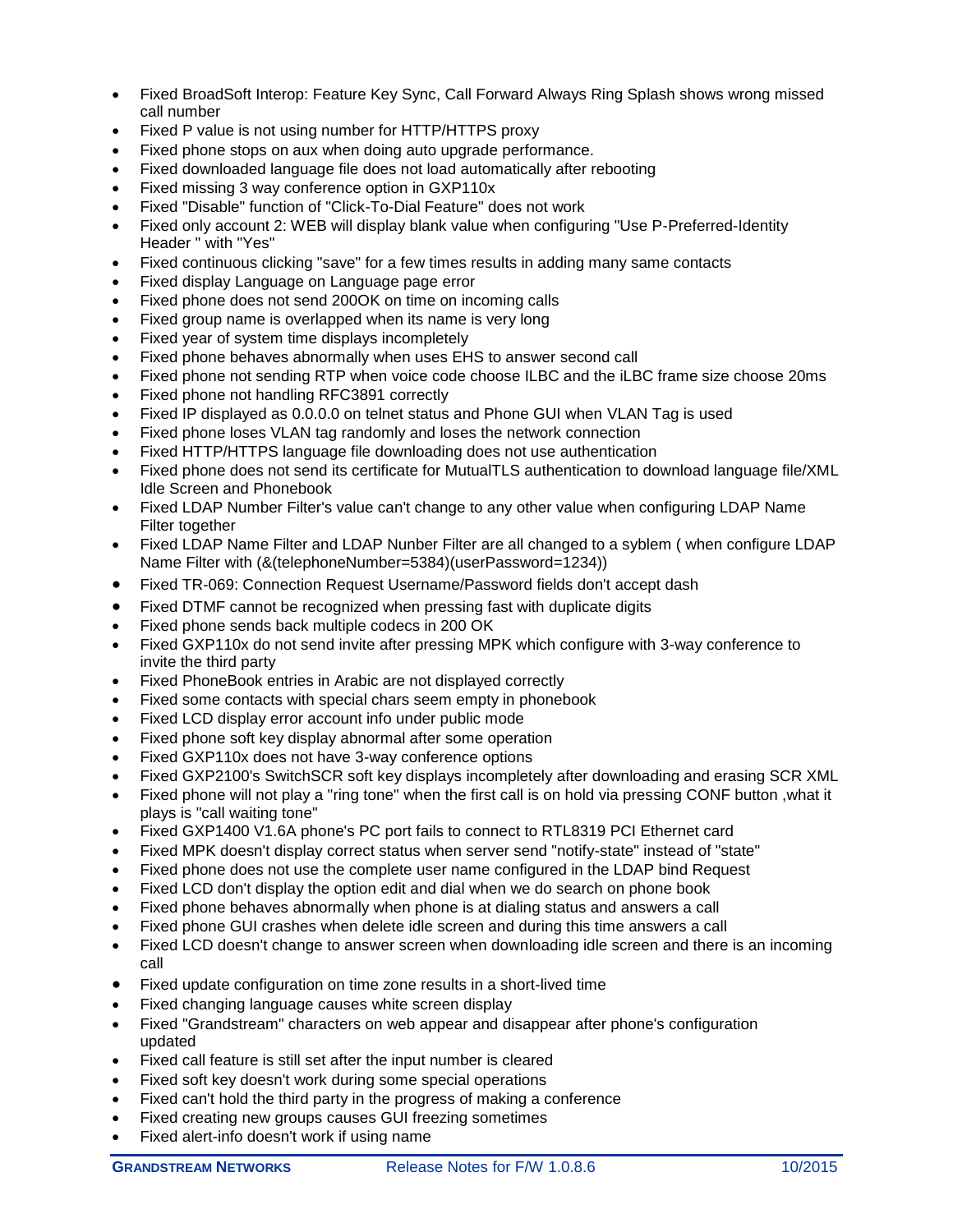- Fixed user needs to press MUTE twice to unmute
- Fixed line status change error when making a call from web UI
- Fixed web UI does not display the second call's status
- Removed "Downloading SCR XML" message when refreshing screen with SIP Notify
- Fixed Manage Group interface does not have dial soft key, so we can't make a call directly from Manage Group interface
- Fixed P value is not using numbers for HTTP/HTTPS proxy

- Added support for Music on Hold via remote URI
- Added suggestions for Admin setting and end user setting options
- Added support for more 802.1x Authentication methods
- Added STAR key Keypad locking Settings on Phone's GUI
- Added a new P value to Enable/Disable "click to dial" function
- Added displaying page up/page down only if we cannot display the list within one page
- Added new web interfaces for configuration
- Added support for "Accept Incoming SIP from Proxy Only"
- Added display support for Power Source. If it is supported, a new option will be shown under LCD Status MENU
- Added support to update display after transfer
- Added "Phonebook" soft key on call screen
- Added support for DND button to be configurable from web GUI
- Added support to Increase/Decrease Stutter Tone gain
- Added support for prefix or postfix in ring files request
- Added support for special characters to be part of any password protection
- Added support to "Authenticate Incoming INVITE"
- Added "ringtone" instead of "call waiting tone" for incoming call while a first call is on hold
- Added IP information display on public mode login screen
- Added support to Increase/Decrease Call Waiting Tone gain
- Added time zone for Panama
- Added hard key support to exit XML Application on GXP2124
- Added feature only allow one call can use G729 codec in a conference
- Added BroadSoft call center feature

===================================================================

#### Firmware Version 1.0.4.23 Name of Product GXP2100/2110/2120/2124/1450/1400/1405/1100/1105 Date: September 24, 2012

### **CHANGES SINCE FIRMWARE RELEASE 1.0.3.30**

- Fixed phone does not send its certificate for MutualTLS authentication to download language file/XML Idle Screen and Phonebook
- FixedGXP1400 V1.6A phone's PC port fails to connect to RTL8319 PCI Ethernet card
- Fixed IP displayed as 0.0.0.0 on telnet status and Phone GUI when VLAN Tag is used
- Fixed Phone loses VLAN tag randomly and loses the network connection
- Fixed Phone does not authenticate itself with HTTP/HTTPS credentials when downloading language file
- Fixed rc.network.ipv6 overwrites wan device with 'eth0' and ignores configured VLAN tag
- Fixed pressing digit on transferring and conference interface will cause LCD display some wrong icons
- Fixed GXP21xx should not have the 3\_way\_conference function for key mode or MPK
- Fixed MPK doesn't display correct status when server send "notify-state" instead of "state"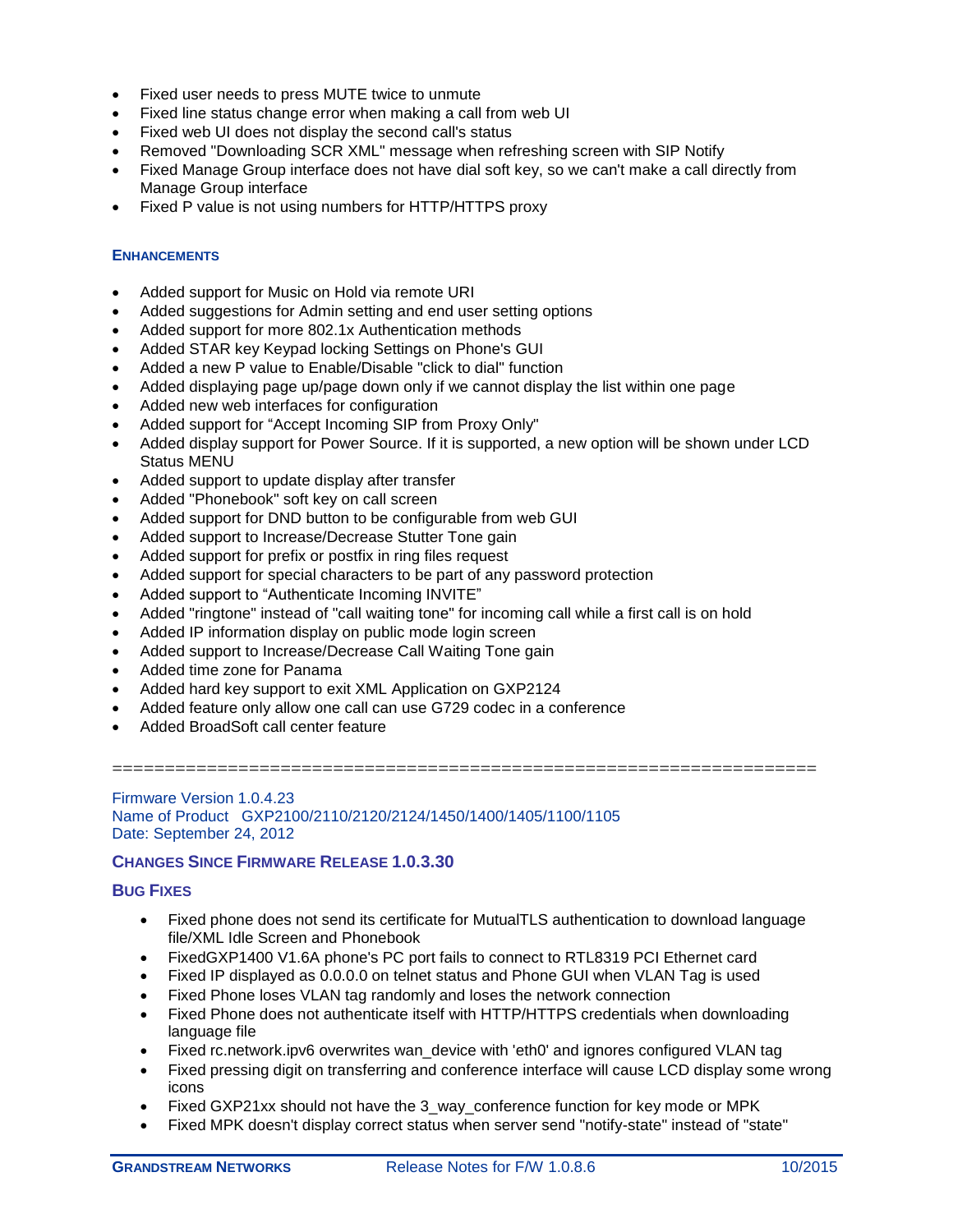- Fixed pressing Page Up and Page Down softkeys are all invalid on call history and phonebook
- Fixed gxp21xx phones request gs\_phonebook.xml instead of phonebook.xml on downloading phoenbook xml file

- Keep missed call status icon after power cycle
- Added configuration parameter to block/hide DND from menu Preference  $\rightarrow$  Do Not Disturb
- Changed language file name to language.txt
- Changed phonebook file name to phonebook.xml
- Changed idle screen file name to idle screen.xml

===================================================================

Firmware Version 1.0.4.9 Name of Product GXP2100/GXP2110/GXP2120/GXP1450/GXP1400/GXP1405/GXP1100/GXP1105 Date: July 3, 2012

## **CHANGES SINCE FIRMWARE RELEASE 1.0.3.30**

- Fixed picking up the handset cannot answer the second call when pressing conference button
- Fixed phone reboots slowly when network cable is disconnected
- Fixed Caller ID not displayed on ringing status
- Fixed pressing line which configured key mode is speed dial via active account doesn't have any response
- Fixed phone gets in a reboot loop when using certain invalid values in config file
- Fixed XML application: Line key needs to be pressed twice to show call screen
- Fixed GXP14XX sending currency and stock updates requests
- Fixed phone can't delete the second entry when deleting an entry on phone book during a call
- Fixed LCD displays abnormaly when building a conference via MPK
- Broadsoft interop: Fixed GXP21xx does not display AoC information
- Fixed the icon of Feature Key Synchronization do not synchronous between phone and server
- GXP2124: Fixed phone displays hold softkey when set Auto\_Attended transfer during a call
- Fixed DND function does not work after LCD shows the update warning widnow
- Fixed LCD displays abnormaly when line key is used as MPK and does other operations
- Fixed a redundant colon dispaly on web page
- BroadSoft interop: Fixed phone fails to update "No Answer Timeout" based on Feature Key Sync NOTIFY
- Fixed phone does not limit pressing letters when filter condition is " Numbers"
- Fixed cancel softkey doesn't work after pressing speaker on the building 4WC screen
- Fixed phone appears freeze after reboot under certain conditions
- Fixed GXP11XX: phone crashes when transfer to an non-exist number when phone starts Auto\_Attended transfer
- Fixed MPK which configured with LDAP Search does not support filter contains &
- Fixed phone does not have ring tone and LED of MPK light turns off after Call Park
- Fixed GXP14XX: phone choose Arabic language, more softkey display black part on idle status
- Fixed GXP14XX: DND button do not work sometimes
- Fixed phone can't download phonebook with public mode
- Fixed phone GUI crashes when Auto Attended transfer is enabled and some operation is done
- Fixed phone LCD does not display Reconf softkey when conference was put on hold
- Fixed at stock screen, the left arrow can't realize flipped over function
- Fixed phone audio loopback don't work when pressing Mute button during a call or during dialing
- Fixed phone stays at 'reading configuration' for about 40s after reboot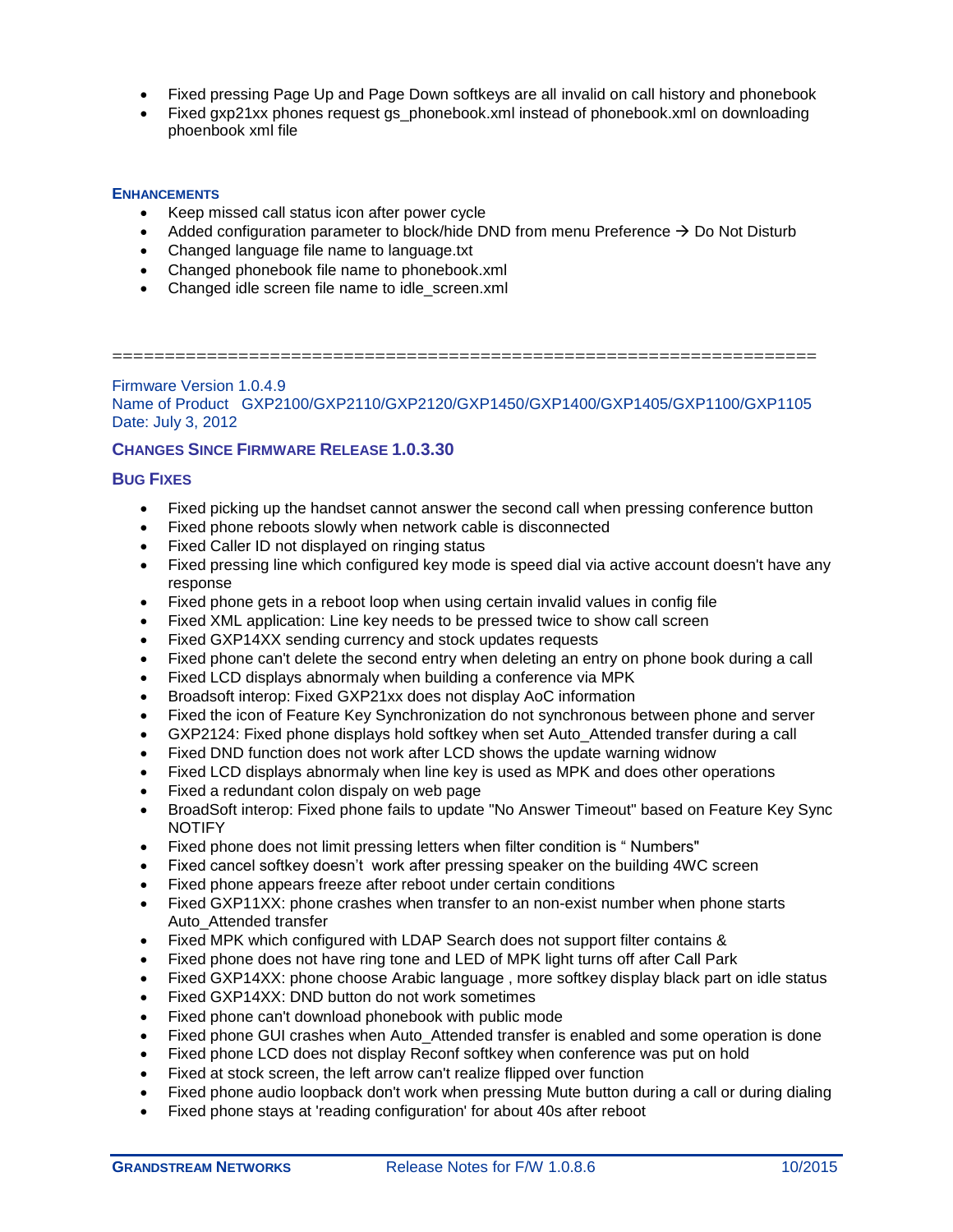- Fixed cancel softkey does not work when continuously pressing CONF button and cancel softkey after phone builds a conference
- Fixed phone stays at 'reading configuration options' screen when seting configuration about idle screen
- Fixed Public Mode does not correctly
- Fixed GXP2120: MUTE icon does not disappear on dial status when exiting the function
- Fixed softkey displays abnormaly during a call
- Fixed phone requests gxp.txt using HTTP even if HTTPS is selected
- Fixed XML Application: AppendInputURL misses "&" to append input to existed variable
- Fixed phone freezes when download phonebook and auto answer a call
- Fixed phone on hook causes an abnormal result during call transfer
- Fixed some of the GUI update issues
- Fixed HTTPS option not available in upgrade via menu
- Fixed GXP21xx does not restart phone on backup SIP server change
- Fixed pressing dial softkey is invalid with special configuration
- Fixed pressing end call softkey is invalid when adding pressing phonebook button during calling
- Fixed cannot dial via voicemail key when phone is offhook
- Fixed phone crashes when IP server path write IP and certain special character
- Fixed pressing AnswerCall softkey or RejectCall softkey for second incoming call are all invalid
- Fixed GXP1400 shows unsupported option BLF/evenlist BLF/Presence Watcher from Key Mode under basic settings page
- Fixed GXP21xx crashes when a user keeps doing hold and unhold operations by switching lines
- Fixed phone LCD does not show date information when the P value about it set as 5
- Fixed GUI crashes when LDAP Display Name is configured with a few same valid values
- Fixed phone crashes when incoming INVITE and outgoing SUBSCRIBE at the same time, they got same transactionID
- Fixed LCD switches language, stays at "language switching" screen
- Fixed part of LCD show white screen when making a call via call history
- Fixed x-gs-screen does not work using SIP NOTIFY
- Fixed GXP21xx takes 3 seconds to send REFER when Semi-Attended transfer is performed
- Changed minimum weather update interval to 5 min, default update interval to 15 min
- Reversed softkey label 123<->ABC IPv4<->IPv6
- Added web GUI->Advanced settings, Layer 3 QoS does not have valid range of values or error message when the value is invalid
- Fixed GXP2110 web page can't save the MPK function after update
- Fixed Jitter buffer options missing in web GUI
- Fixed GXP2124/2100 PoE reboot from ringer & HF high current
- Fixed GXP21xx does not play busy tone after the last key release if dial plan does not match (e.g. 123\*)
- Removed web validation for 802.1p priority value to check if VLAN Tag is greater than 0
- Fixed network activity lost when changing the 802.1p value

- Added LDAP phonebook feature
- Added LLDP feature
- Added 3CX feature request: Click to dial
- Added support to dial out in MPK with alphanumeric character set
- Added option to allow phone to go back to idle status after the configured time on off-hook state
- Added HTTP/HTTPS Proxy options in basic configuration page
- Added web option to disable Telnet
- Added web login wrong password counter
- Add more strict check for "request line" to avoid ring after received invalid INVITE
- Added support to program TRANSFER button to do in call DTMF
- Added support for "Match Incoming Caller ID" pattern in distinctive ringtone
- Added a softkey "RejectCall" and "AnswerCall" for second incoming call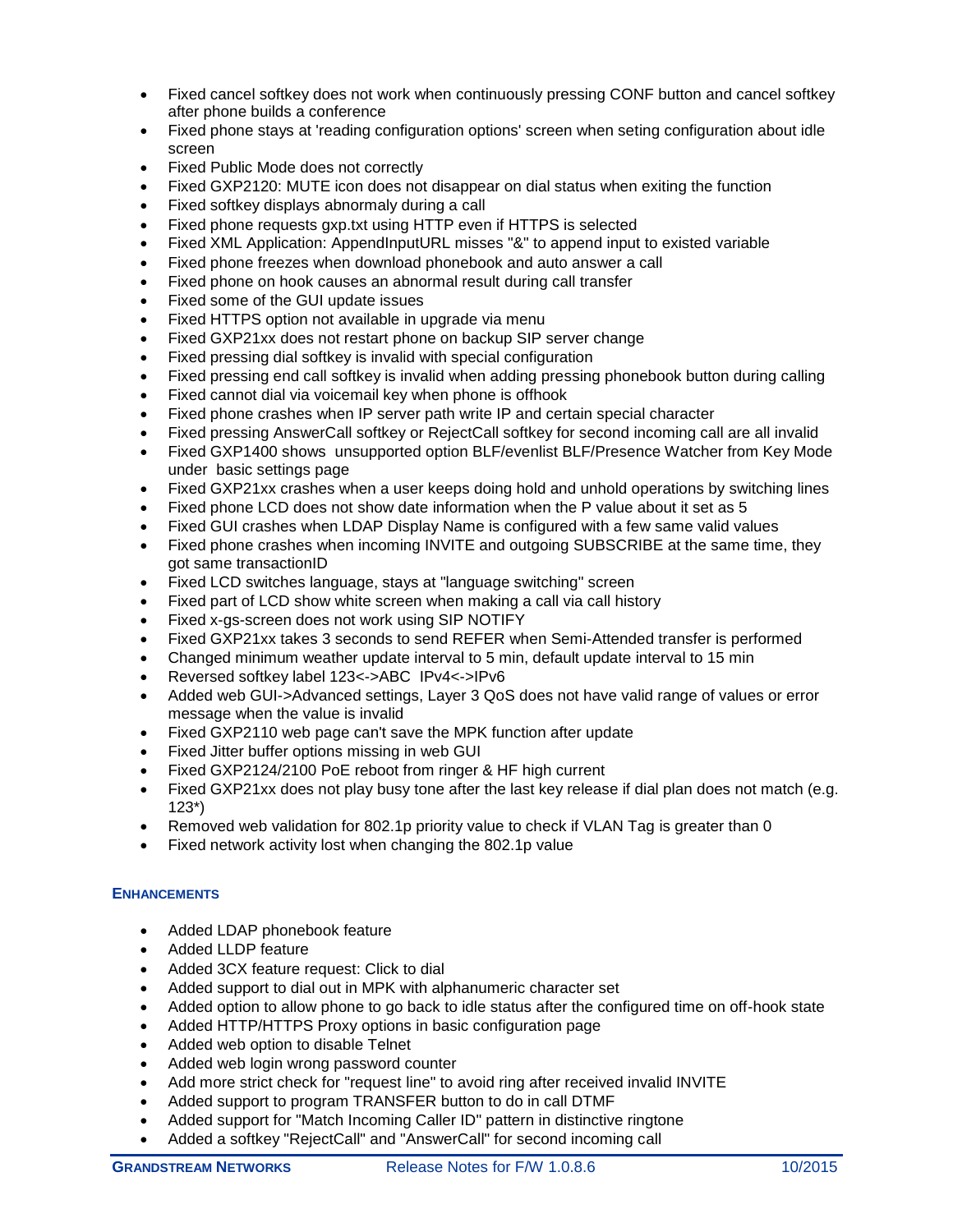- Added more methods for input in XML application
- Added support for drop down list in XML application
- Added login session timeout window to allow extending or terminating web session
- Added phone and line status display to the web with basic line operations
- Added web direct call dialing
- Added new telnet command "phone\_status" to get current phone status of line, screen and hookswitch.
- Added download via HTTPS for XML phonebook and XML idle screen
- Added web page favicon
- Added an option for the phone book key to do LDAP search
- Added support to append variables to URL in xmp application
- Added support for HTTPS for XML application
- Added User-Agent in HTTP Get request when downloading: Phonebook, Idle screen, language file.
- Added Turkish language support
- Added support for generic XML config file
- Added support so phone book can display eight Chinese characters on first name and last name
- Allowed using certain values in xml idle screen/xml application
- Extended the length of Firmware Server Path, Config Path and XML fields

Firmware Version 1.0.3.30 Name of Product GXP2100/GXP2110/GXP2120/GXP1450/GXP1400/GXP1405/GXP1100/GXP1105 Date: April 25, 2012

===================================================================

## **CHANGES SINCE FIRMWARE RELEASE 1.0.1.110**

## **BUG FIXES**

- Fixed phone does not get provisioned/upgraded when using domain name, new base file version 1.0.3.19
- Fixed a few crash/freezing issues
- Fixed possible memory leak when BLF key is cleared
- Fixed pressing EHS button twice needed to get a dial tone
- Fixed potential memory leak when NOTIFY for BLF or presence has invalid body
- Fixed phone getting slower and unusable in idle caused by memory leak
- Fixed TRAN+MPK cannot do Blind Transfer when MPK is configured as eventlist BLF
- Fixed display issue when using built-in Czech language
- Fixed display issue when using German
- Fixed phone entry display issue when using Russian
- Fixed cannot dial via voicemail key when phone is offhook
- Fixed device crash when download P value set as Special characters
- Fixed modify basic settings account option doesn't take effect on GXP140X web UI
- Fixed SCA mode: Device have an abnormal result when do Fwdall operation
- Removed irrelevant Web UI options on GXP110x/14xx
- Fixed phone automatically changes speaker mode to handset mode under certain conditions
- Fixed phone crashes right after booting up when using TCP or TLS
- Fixed IM alerts and incorrect display for IM on GXP1400
- Fixed handset hissing noise in GXP110x/14xx
- Fixed cycle reboot when provision on 3CX

### **ENHANCEMENTS**

• Improved efficiency of handling escape characters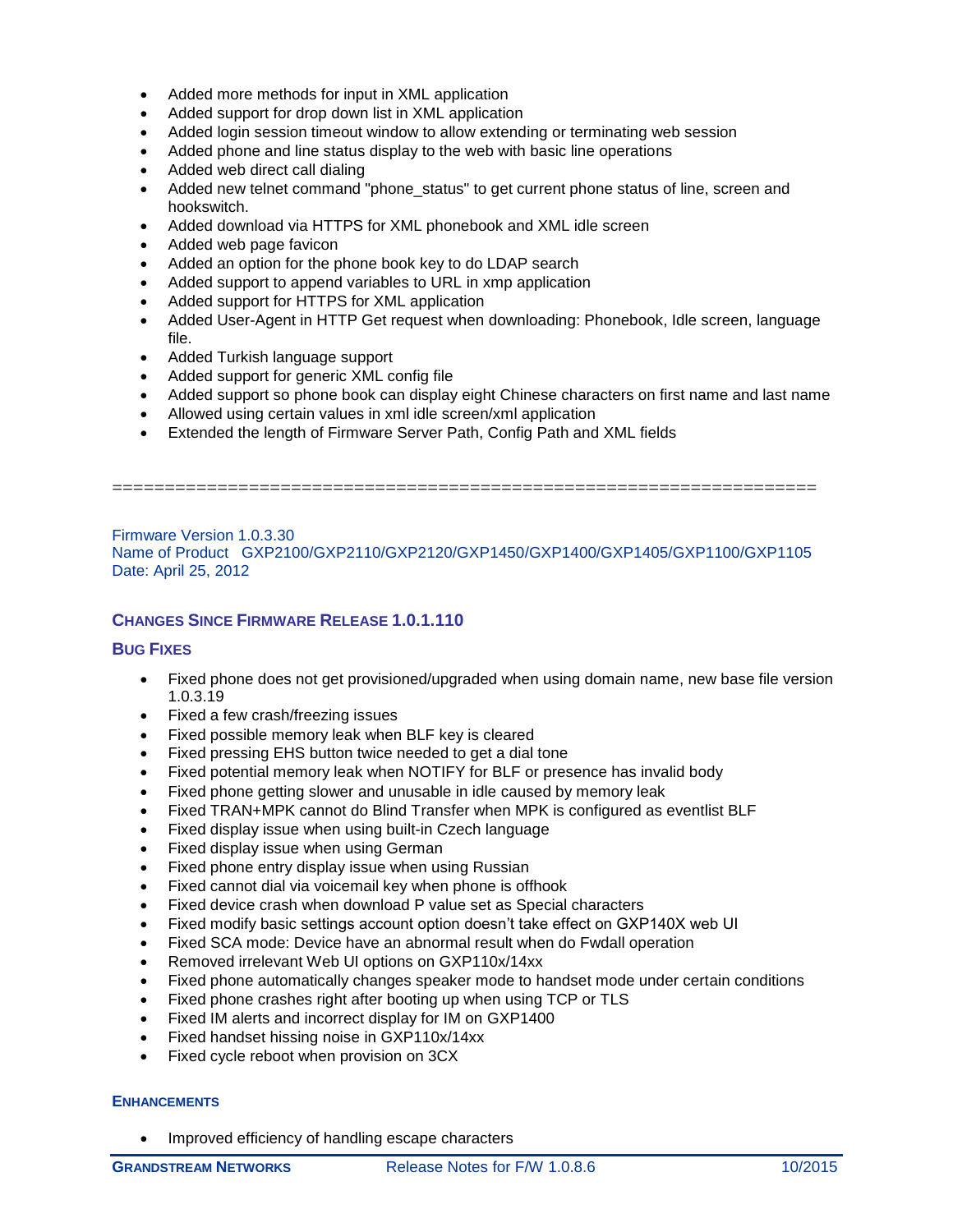- Added support for updating display after transfer
- Added a softkey "RejectCall" and "AnswerCall" for second incoming call
- Changed minimum weather update interval to 5 min, default update interval to 15 min
- Changed phonebook download interval to 5 min, 0 for disable automatic downloading
- Changed call screen/onhook screen GUI design
- Added support for XML application
- Added support for IPV6
- Added support to DHCP option 120
- Switched to use new gs\_cpe for TR-069 support
- Added voicemail softkey on the LCD
- Added support for Paging
- Added option in MPK to do Intercom
- Added support for option "Transfer to" in BLF key mode for GXP21xx
- Added support Czech language
- Added call mode display on GXP2100 and GXP1450

===================================================================

Firmware Version 1.0.1.110 Name of Product GXP2100/GXP2110/GXP2120/GXP1450/GXP1400/GXP1405/GXP1100/GXP1105 Date: January 5, 2012

# **CHANGES SINCE FIRMWARE RELEASE 1.0.1.108**

## **BUG FIXES**

- Fixed GXP2120 freezing with extension board when receiving multiple incoming calls continuously
- Fixed 3-Way Conference cannot disconnect conversation under certain conditions
- Fixed phone cannot hold/resume after another incoming call if "SIP Server" and "Secondary SIP Server" are configured the same
- Fixed phonebook entries not sorted after downloading phonebook XML file
- Fixed phone book does not display last name
- Fixed phone does not display registration icon when SIP registration option is disabled
- Fixed dial tone or DTMF tone can be heard in calling status
- Fixed phone crashes when pressing DTMF at the time of another call coming in
- Fixed phone would slow down and eventually crash with certain 301/302s
- Fixed GXP2110 freezes when idle for some time
- Fixed not displaying holding line's information when line2 is on hold and if there is incoming call on line1 on GXP1400

## **ENHANCEMENTS**

- Added Handset TX gain web control
- Added configuration file save/download from web GUI
- Added password confirmation on web
- Added an option to ring both the Speaker and Headset when the phone is set to Headset mode
- Added account name on display for GXP140x

Firmware Version 1.0.1.108 Name of Product GXP2100/GXP2110/GXP2120/GXP1450/GXP1400/GXP1405/GXP1100/GXP1105 Date: November 12, 2011

===================================================================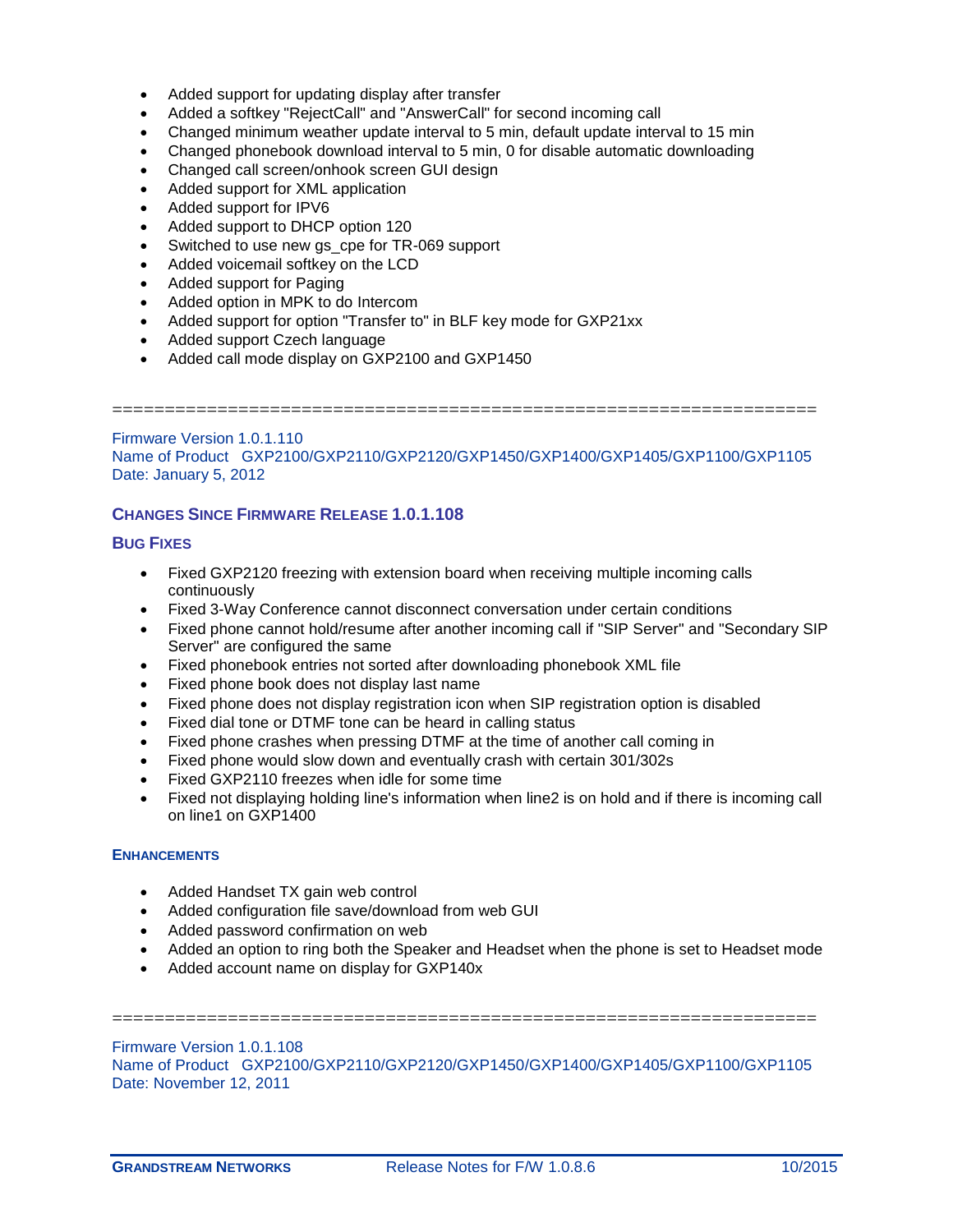# **CHANGES SINCE FIRMWARE RELEASE 1.0.1.83**

## **BUG FIXES**

- Fixed phone crashes after receiving BS eventlist Notify message
- Fixed GXP1400 cannot do factory reset correctly
- Fixed BroadSoft interop: Directed Call Pickup fails when MPK User ID is not configured as extension number
- Fixed GXP2100 failed to lookup Caller Name from Phonebook
- Fixed Reconf softkey is invalid
- Fixed device requests a wrong name when download a phonebook xml or screen xml
- Fixed WEB page diaplays lack a sentence after updating
- Fixed message softkey displays "HANDSET" in Diagnostic Mode
- Fixed Monitor mode choosing Eventlist BLF and BLF causes LED show abnormal
- Fixed BLF related performance issue
- Fixed cannot remove existing/duplicate LDAP directory entries
- Fixed BroadSoft interop: GXP140x fails to display both Caller ID name and number
- Fixed BroadSoft interop: GXP140x Phone crashes after updating "Line Key" mode
- Fixed SRTP keylength32 not setting correctly, leading to interop failure with Snom
- Fixed GXP1450: Phone stops playing audio if CODEC is changed
- Fixed high pitch noise when receiving invalid CN packets
- Fixed [TR-069] SetParameterValues problem Device.VoiceService.1.VoiceProfile.1.SIP.RegistrarServer
- Fixed phone crashes when receiving inactive in early media
- Fixed phone sends wrong register request after network recovery
- Fixed Session-timer not working as expected (caller doesn't go back to idle)
- Fixed phone web UI shows HTML code when input "<>"
- Fixed cannot send the number via "Send" button
- Fixed IP address isn't come back to 0.0.0.0 when pull up phone's cable
- Fixed Transfer fails when setting Dial Plan Prefix
- Fixed audio quality issue under certain conditions

### **ENHANCEMENTS**

- Enhanced Blind Transfer operation, no SEND key is required at the last step
- Added support on configuring feature code on Multi-Purpose Keys
- Changed date format to day-month-year
- Added flash key support for 3-way conference on GXP11xx
- Added support for two accounts for GXP1400/1405
- Added fixed Jitter Buffer support
- Added support for "Check SIP User ID for incoming INVITE"
- Added 802.1 setting validation on the web

Firmware Version 1.0.1.83 Name of Product GXP2100/GXP2110/GXP2120/GXP1450/GXP1400/GXP1405 Date: July 26, 2011

## **CHANGES SINCE FIRMWARE RELEASE 1.0.1.66**

### **BUG FIXES**

- Fixed Attended Transfer sometimes fails with OpenSER
- Fixed GUI crash when input last name or first name or phone number until user cannot add

===================================================================

- Fixed all Call History will disappear when Call Log is set as Disable
- Fixed cannot unlock the unit after setting provider lock option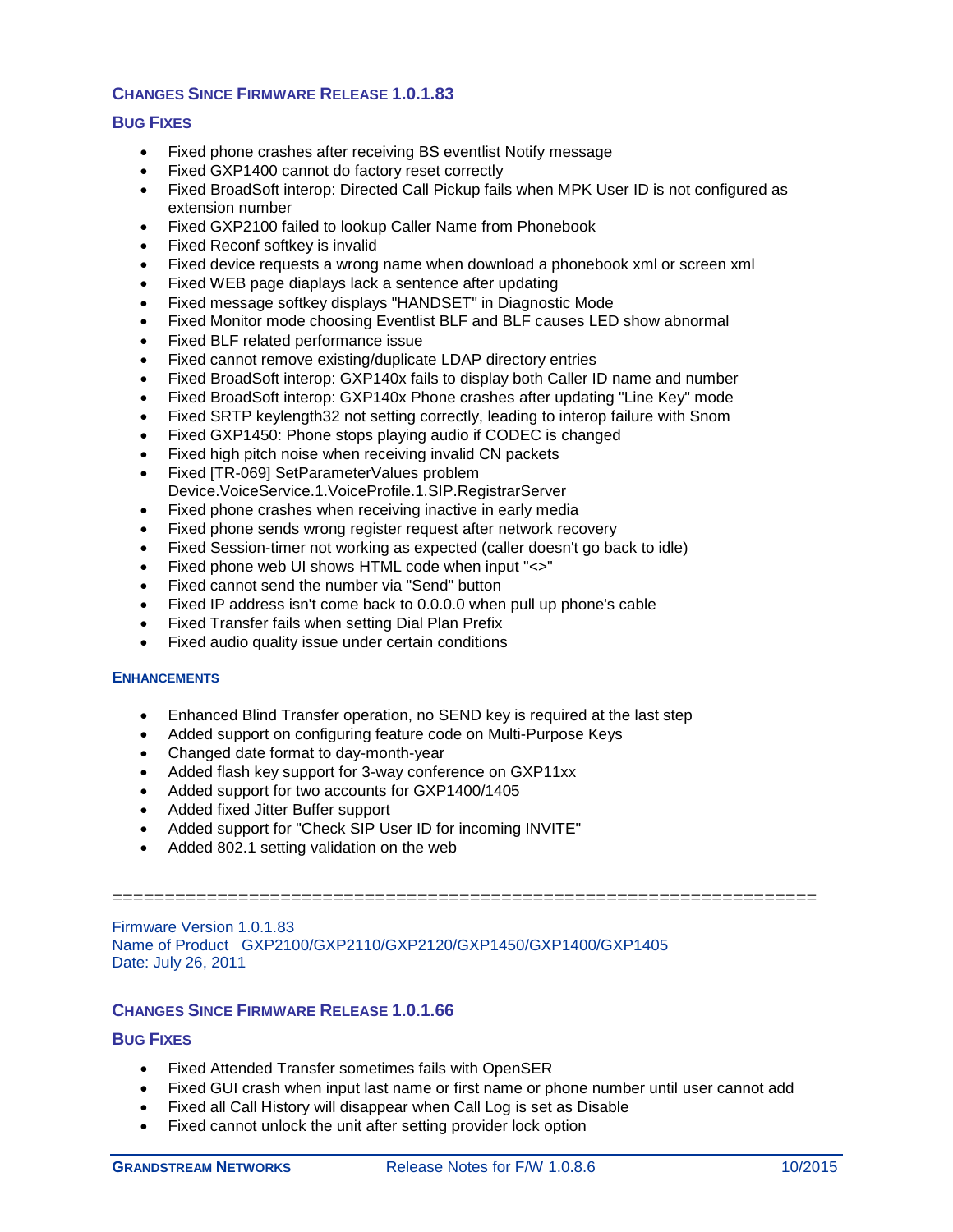- Fixed phone freezes when getting a call from gxp280 with Chinese SIP display name
- Fixed phone freezes when input non-UTF characters
- Fixed 3CX Interop : GXP21xx TLS issues
- Fixed phone crash with Call Park
- Fixed no IP shown under Status page when using VLAN
- Fixed soft key "SignIn" changed to a black rectangle (occurs on gxp2120/2110/2100)
- Fixed cannot return to idle status via speaker button or EndCall soft key
- Fixed ACS Connection Request Password field shows its value
- Fixed phone displays registration true when account registration is not enabled
- Fixed LCD shows speaker icon after pressing \*30 under onhook mode
- Fixed phone does not recognize 96 as a valid dynamic payload type number
- Fixed two transfer records after doing a transfer
- Fixed GUI crash during language switching
- Fixed phone might force to reboot when GUI is too busy on handling other operations
- Fixed GUI crash during web UI update while on a call
- Fixed memory leak due to the SIP Account configuration reload after updating from web
- Fixed white screen on reboot (core)
- Fixed GXP21xx : Last digit in star codes not displayed on screen
- Fixed SIP/TLS, SIP/TCP SIP parser failed to respond to incoming SIP messages
- Fixed on hook dialing \* function display unusual
- Fixed unconditional transfer cause one-way radio
- Fixed press an idle line when conversation used SRTP cause GUI crash
- Fixed missed call soft key displays after deleting the record
- Fixed phone response slowly when there are mass of phonebook records or call records (lowered records to 500 for GXP1400)
- Fixed \* and # cann't be used as user ID in MPK
- Fixed noise when used SRTP
- Fixed Polish language display is bold and with missing characters after reboot
- Fixed Vol=0 passes small voice and small tone
- Fixed LCD freeze when conversation used iLBC
- Fixed Hold and Unhold cause one-way radio
- Fixed GUI crashed when pressed Backspace(when there exist some numbers) in Factory reset option, also fixed GUI crashed when pressing backspace+cancel softkey in Config Server input
- Fixed phone uses speaker instead of handset when 2 accounts members of same ring group registered in same phone
- Fixed we need press flash two times to change lines
- Fixed Dial DTMF does not work
- Fixed GXP1450: Phone stops playing audio if CODEC is changed
- Fixed GXP2100 (possibly others) crashes on call-waiting call when the caller exists in the phonebook (only specific case)
- Fixed Phone keeps playing Ring Back Tone even after receiving 200 OK
- Fixed Idle screen softkeys disappear when configuring ACS setting
- Fixed Handset/Speaker icon wrongly displayed while picking up with AnswerCall key
- Fixed callreturn can't be saved and doesn't work after reboot
- Fixed Recalibrate sidetone gain
- Fixed still appear missed call softkey after removed all call records
- Fixed language doesn't display fully and cannot change language from English to others
- Fixed dimly lit LED LINE2 during boot on GXP1450
- Fixed cancel softkey is not working and LED does not turn off
- Fixed re-set SRTP option only when the phone has ReferDialogId
- Increased maximum allowed SIP message size from 10k to 64k (allowing handling large eventlist NOTIFY)
- Fixed uninitialized variable in SRTP receiver thread。 Add warning on decrypt error
- Fixed we send BYE to target when transferee hang up a call before target answers
- Fixed phone stuck and cannot reboot when provision happened in dialing mode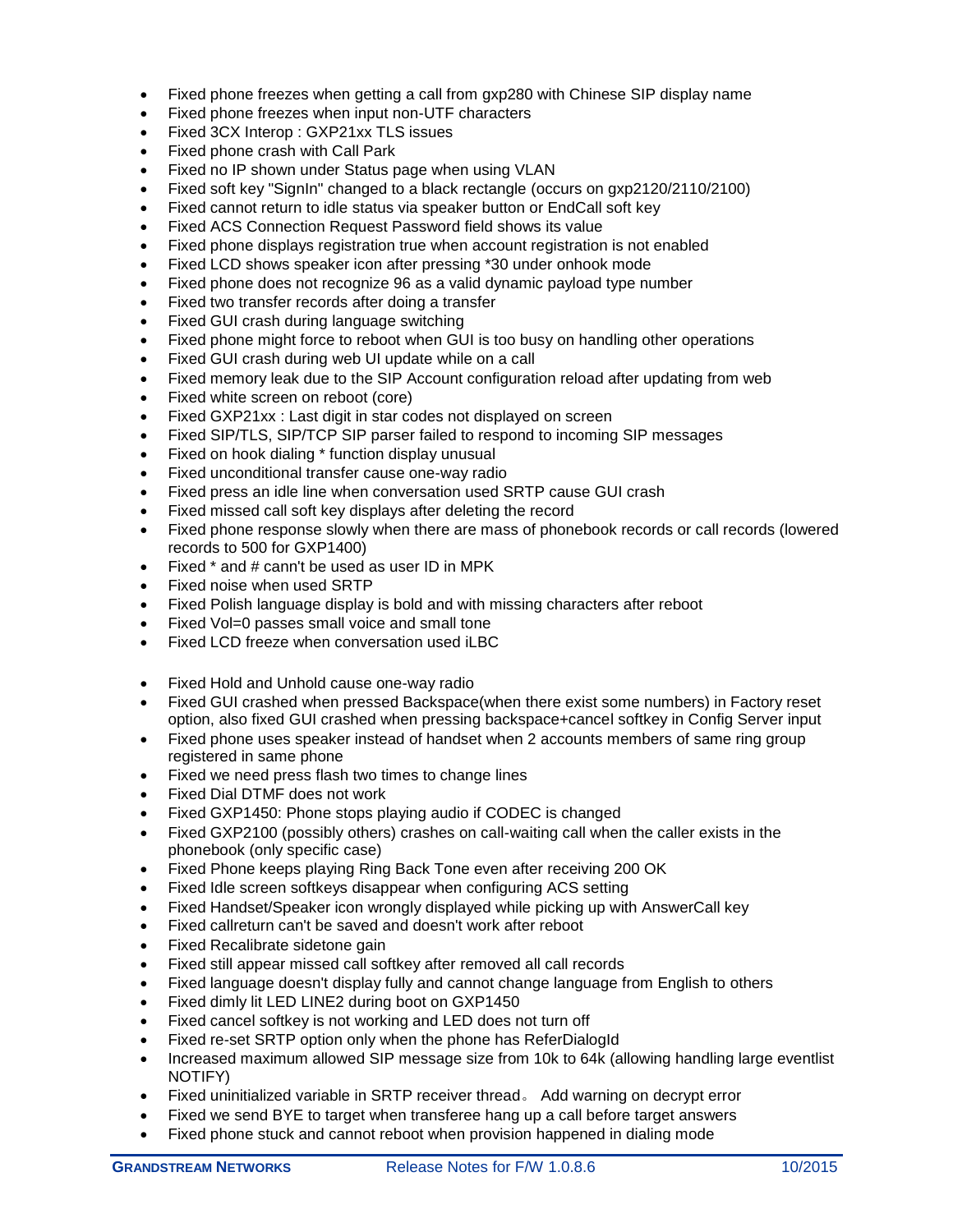- Fixed RTP reconfiguration bug
- Fixed no audio after a failed transfer if BYE came before end of new call
- Fixed LED for line 1 is in green, even though we press line 2
- Fixed GXP2100 displays duplicate CallerID when a matching number entry exists in phonebook.
- Fixed 3CX PnP feature
- Fixed the multicast PnP SUBSCRIBE does not go out if first account is set to use non-UDP transport (TCP or TLS)
- Fixed the multicast PnP SUBSCRIBE does not go to the multicast address if first account is configured with an outbound proxy server
- Fixed Removed Manually Edited Entries on Reboot
- Fixed couldn't show 2nd DNS server address on GUI
- Fixed phone crash when receiving 423 for BLF/Presence SUBSCRIBE
- Fixed when two or more keys are pressed at the same time might result the phone unable to handle the correct key release event
- Fixed long digit tone issue after release of key press.
- Fixed wrong dial plan input error from web might erase the value without reset it to default
- Fixed occur one-way audio and caller give up the call itself
- Fixed web double colons showed under first voice decode selection issue
- Fixed IVR notification for network address issue
- Fixed can hear custom tone after call established
- Fixed during call, after "Downloading" warning window, call screen is not responsible.
- Fixed cannot switch to PCMU when RFC2833 event payload type is not configured
- Fixed LCD config menu sip account page always display account in English
- Fixed account name does not translate after switching language if account name is empty
- Fixed gxp21xx to display the missing strings in translated language file to display in English string

- Added easy conference feature
- Add configuration option to choose SIP/SIPS when using SIP/TLS
- Extended the length of Firmware Server Path field
- Added support to protect ACS and SSL fields when provider lock is set
- Added volume indicator on the screen when adjust volume using volume up/down keys
- Added Keypad Lock feature on GXP1400
- Added "Call Features" menu option to display Call Forward status for all accounts
- Added 3rd line display to GXP1450 when phone is ringing and has only one line in use
- Added support for LED displaying fast blinking green for eventList BLF initiator/proceeding state under BroadSoft mode
- Added support for displaying Message Waiting Count in LCD
- Added functionality to delete all call history at once
- Added IPv4 network address validations to web configuration page
- Added blinking MSG LED during provision
- Added RTL support in idle screen XML
- Added RTL support in web configuration
- Allowed the use of Redial key as Send key when there is already any input in the dial buffer
- Added syslogs for displaying IP failure after getting IP using PPPoE
- Added support for Chinese City name in weather screen
- Added support to override the re-registration time
- Added support for Broadsoft Feature Key Synchronization
- Added support for BroadSoft Network Conference
- Added support for Arabic language
- Added support for Hebrew language
- Added support for x-gs-screen event from SIP NOTIFY message in GXP21xx/1450
- Added scaling to reduce Handsfree 'PuPu' sound
- Added support for PIN Lock feature
- Added support for "Search" function in phonebook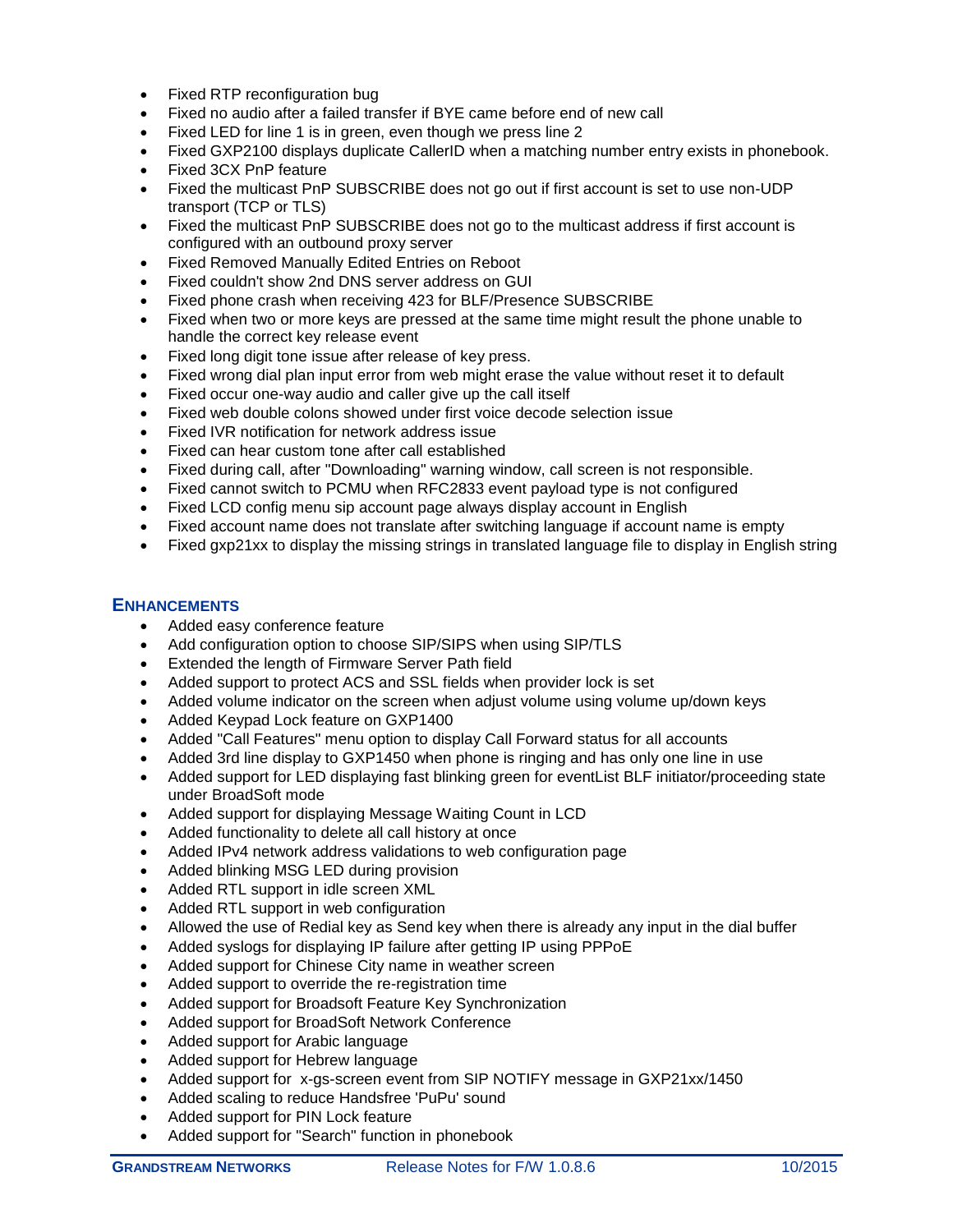# **KNOWN ISSUES**

• XML Application is not working

## **CHANGES SINCE FIRMWARE RELEASE 1.0.1.64**

- Fixed implied transfer when switch lines (Fixed sometimes will show IdleScreen and line1 is green)
- Fixed cannot input a right alphanumeric as user ID in MPK after received 'Enter alphanumeric'
- Fixed problem for AutoCF-2, AutoCF-10, AutoCF-11
- Added Hungarian, Polish and Slovenian support
- Fixed no audio on  $5<sup>th</sup>$  call for GXP2120.
- Fixed session timer is not set correctly when receiving re-INVITE with replaces
- Added Syslog for dialog XML entity URI parsing error.

# **CHANGES SINCE FIRMWARE RELEASE 1.0.1.62**

- Fixed GUI will crash if set name to more than 30 special character in web page
- Fixed GUI crash when doing transfer
- Fixed use special Chinese characters as DTMF cause transferor and transferee's GUI crash
- Fixed phone will reboot if fresh web page when use Firefox
- Fixed cannot save account configuration via MENU
- Fixed potential memory leak when downloading phonebooks with very long strings

## **CHANGES SINCE FIRMWARE RELEASE 1.0.1.61**

#### **BUG FIXES**

**Changes:**

- Add 489 handler for subscriptions. We will cease retrying SUBSCRIBE if we receive 489 for that event.
- Fixed MPK Dial DTMF with special keys cause LCD lock up
- Protect against calling string functions with NULL strings.
- Added syslog to verify reboots are indeed triggered
- Fixed GXP1450 has display issue on idle screen and call screen
- Fixed LCD doesn't display error message when offhook using handleset, if "Offhook Auto Dial" number doesn't match dial plan.
- Fixed bad voice after switch from G.726-32 IETF packing to ITU and back to IETF—changing the packing mode will now work without a reboot (listed as a known issue in 1.0.1.61) which would have been a problem if you have one account using IETF and another using ITU.
- Fixed displaying overlap (add options under call log menu)
- Added output keypress syslog to capture the actual keypad event
- Fixed iLBC crash issue with large ptime
- Fixed poor audio quality with ptime larger than 60
- Fixed LCD temporarily freezes on 4-way conference hang up until an incoming call comes in
- Fixed BLF keys does not work properly
- Fixed cannot set time

#### **ENHANCEMENTS**

None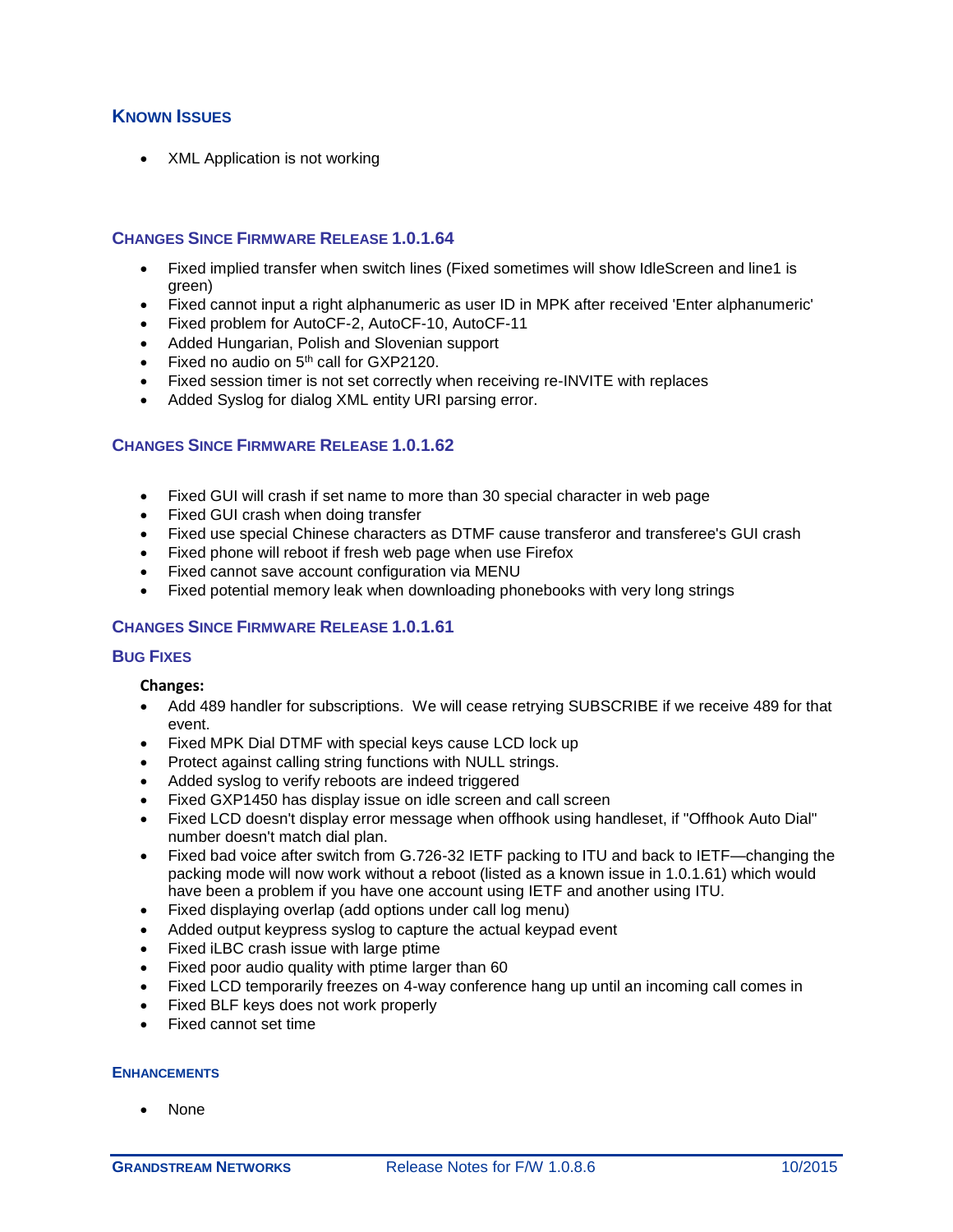# **CHANGES SINCE FIRMWARE RELEASE 1.0.1.59**

## **BUG FIXES**

- Fixed iLBC crash issue with large ptime
- Fixed poor audio quality with ptime larger than 60
- Fixed LCD temporarily freezes on 4-way conference hang up until an incoming call comes in
- Fixed BLF keys does not work properly
- Fixed cannot set time

#### **ENHANCEMENTS**

• Added support for G.726-32 Packing Mode

# ====================================================================

# **CHANGES SINCE FIRMWARE RELEASE 1.0.1.56**

## **BUG FIXES**

- Fixed Italian translation issue reported by customer
- Fixed LCD freeze issue under certain conditions
- Fixed freeze issue when download or clear Custom SCR
- Fixed GXP2120 no audio after multiple lines on HOLD
- Fixed time zone default setting problem—after factory reset it should be set to "Automatic" with fail-over default set to Eastern Time

=====================================================================

## **CHANGES SINCE FIRMWARE RELEASE 1.0.1.26**

- Fixed GXP21xx Phone doesn't display weather in Celsius
- Fixed phone crash when disconnection network link under weather page
- Fixed cannot see the numbers when dialing to establish a second conversation
- Fixed Transferred Calls do not display name from phonebook
- Fixed DHCP Option 66 not working
- Fixed HTTPS mode cannot save
- Fixed BroadSoft interop: add support for displaying Advice of Charge in LCD
- Fixed BroadSoft interop: phone fails to auto-answer a click-to-dial second call from Call Manager
- Fixed XML Phonebook with 10+ digits causes phone to freeze and not boot-up
- Fixed icon display error under certain conditions
- Fixed after reboot two times, phone changed getting IP form PPPoE to DHCP
- Fixed GUI crashed when press "fwd all" softkey and onhook dialing
- Fix provision starts while call in progress. Wait until all calls finish before performing provisioning
- Fixed onhook dialing caused GUI crash
- Fixed GXP1450 cannot unlock keypad under NULL password
- Fixed update configuration many times caused GUI crash
- Fixed GXP1450 dial phone number caused it disappear
- Fixed XML phonebook previous entries not deleted
- Fixed cannot download Ring Tone by HTTP
- Fixed SUBSCRIBE expiration was different from Register Expiration
- Fixed HTTP upgrade reboot loop
- Fixed phone crashed on pressing menu key
- Fixed unable to display remote number for incoming/outgoing calls (under onhook dialing mode)
- Fixed phone crashed on receiving SUBSCRIBE request
- Fixed no option of configuration on LCD menu
- Fixed phone did not display Caller ID on LCD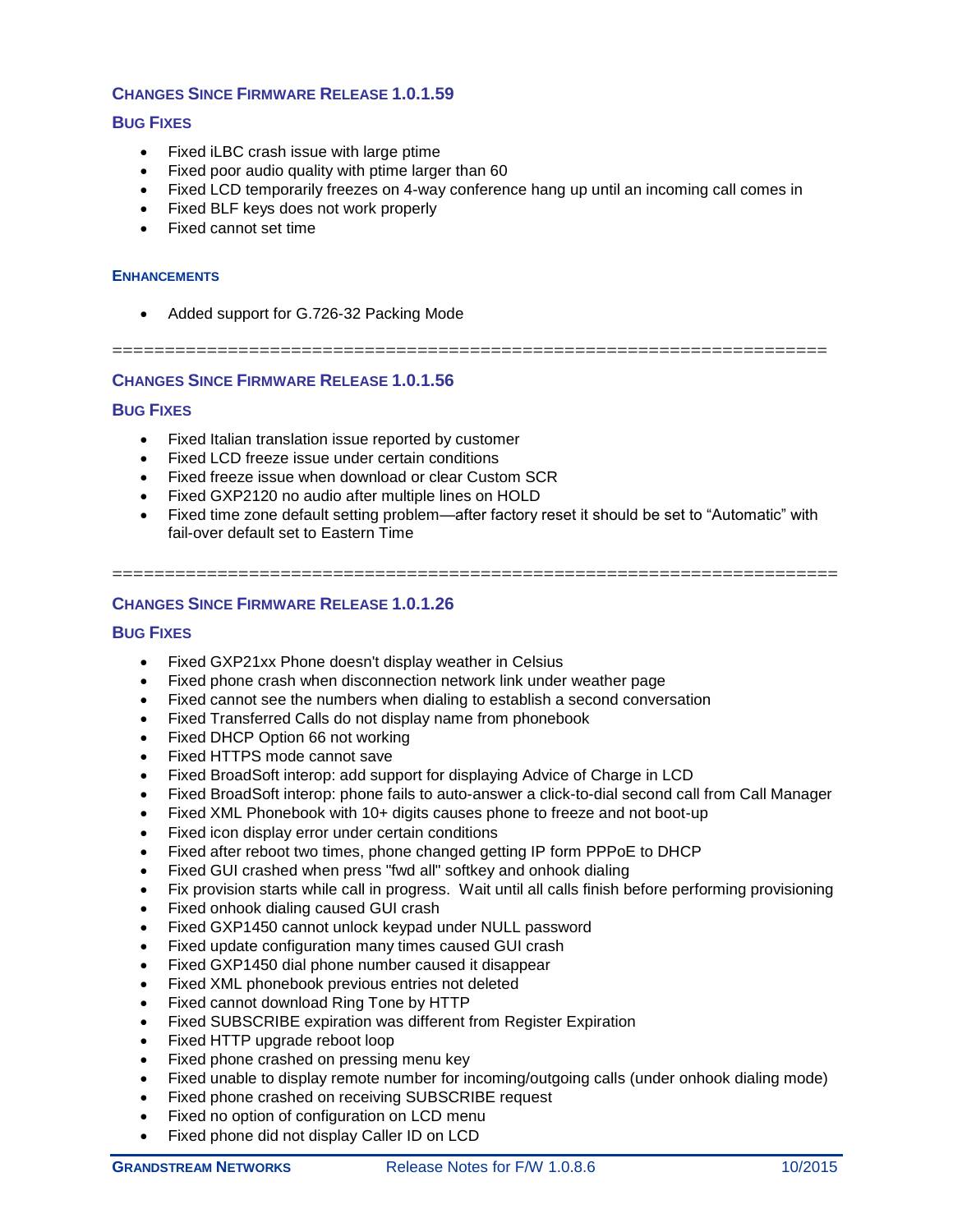- Fixed onhook dialing on non-idle screen caused LCD display error
- Fixed call timer of long time conversation didn't display fully
- Fixed cannot see DTMF digits
- Fixed dialog box of "applying new configuration" didn't display fully
- Fixed EXT speed dial was not valid
- Fixed noise issue with busy call back
- Fixed Index value error in re-invite when use intercom to establish a second call
- Fixed GXP2120 Phone crashed when selecting "status" from keypad
- Fixed there are two different results when setting "Enable TR-069" to "Yes"
- Fixed lose registration issue under certain conditions
- Fixed no-audio with SRTP
- Fixed entering password more than 12+ digits caused phone crash
- Fixed date didn't display fully in call history
- Fixed during Attended Transfer with SRTP, transferee heard noise
- Fixed during Attended Transfer with SRTP, transfer target cannot hear transferee
- Fixed pressing MPK with "Dial DTMF" mode or "Enable MPK sending DTMF" did not send complete DTMF events via SIP INFO
- Fixed call logs could reappear after reboot
- Fixed phone responsed 488 when choosing SRTP mode as "Optional" on caller and "Enabled and forced" on callee
- Fixed phone cannot use Multi Purpose Key to send DTMF when "Disable in-call DTMF display" is set to "Yes"
- Fixed cannot redial after Blind Transfer
- Fixed Call Pickup failed on GXE
- Fixed Blind Transfer failed on GXE
- Fixed 3CX interop : GXP21xx displays missed call when call queue answered from elsewhere
- Fixed 3CX Interop: UPnP provisioning
- Fixed 3CX Interop : BLF pickup not working
- Fixed 3CX Interop: TLS issues
- Fixed 3CX Interop: BLF treats caller (direction=initiator, state=early) as ringing (flash red) instead of busy (solid red)
- Fixed 3CX Interop: lost registration problem (related to BLF)
- Fixed LCD display update had 2-5s delay when a call come in
- Fixed transferor cannot recover the conversation with transferee when use "SRTP" on Blind **Transfer**
- Fixed phone crashed with Call Park after web configuration update from GXE registration to OpenSER registration
- Fixed PPPoE account name with some special characters caused the phone not to boot up
- Fixed phone cannot save phonebook after reboot
- Fixed cannot add phonebook after reboot
- Fixed incorrect value used for sendrecv configuration
- Fixed phone cannot hear prompt with onhook dialing \*30
- Fixed choppy audio during start of conversation
- Fixed noise issue when press 0 to send DTMF
- Fixed phone did not send DTMF info in early media
- Fixed cannot change in web GUI, set P64 to other values caused reboot loop
- Fixed GXP phone responded with "486 Busy Here" when number of dialog added up to 15+
- Fix progress bar displayed after reboot due to configuration change
- Fixed the first account can affect the other accounts when choosing Special Feature "HUWEI IMS"
- Fixed repeatedly use MPK to send DTMF via SIP INFO caused phone crash
- Fixed crash issue cause by music ring tone
- Fixed LCD lockup issue on answering multiple calls
- Fixed BLF Call Pickup prefix issue
- Fixed phone as transferee doesn't go back to idle after transfer target termite the call if transferor doesn't send BYE to transferee after received final NOTIFY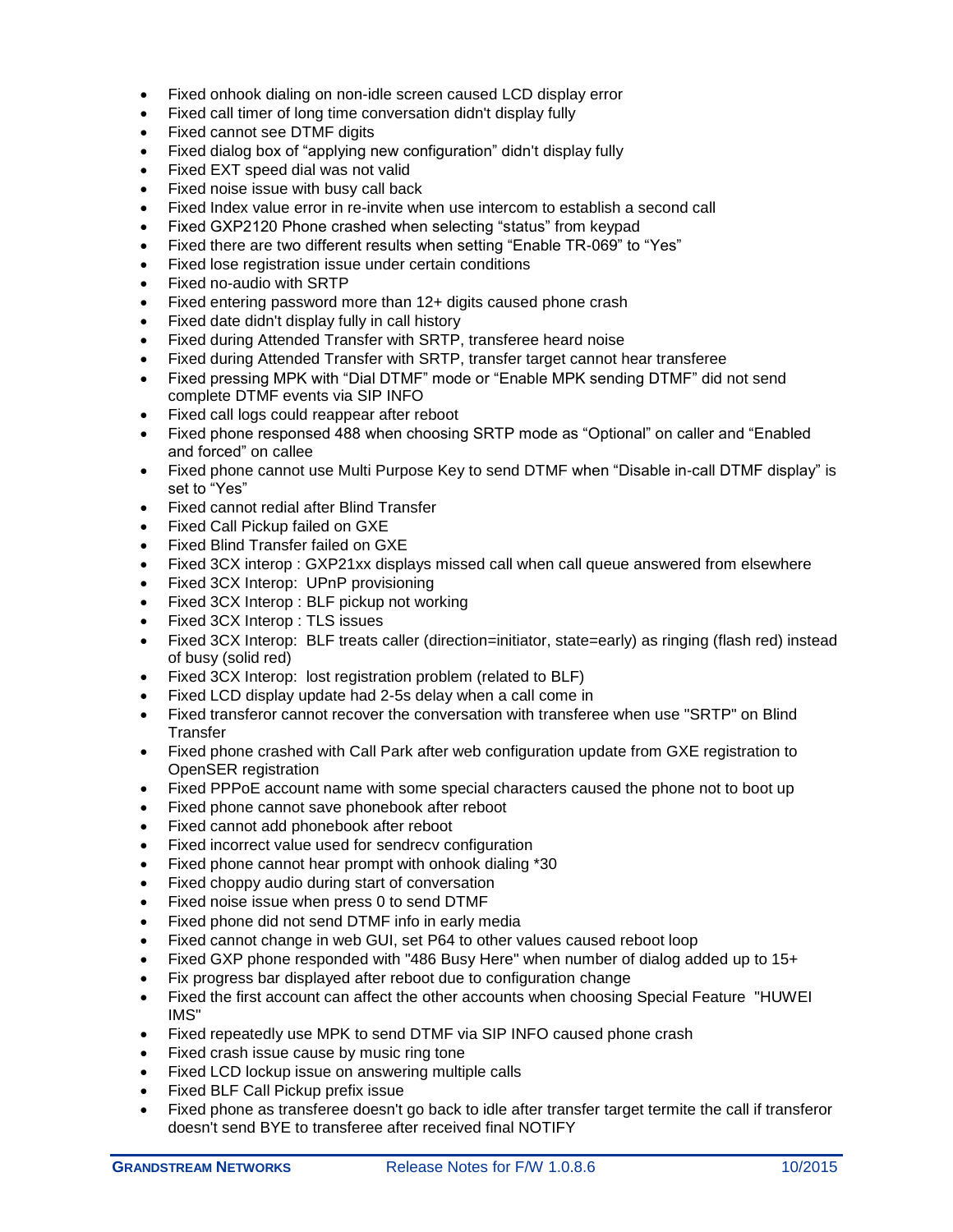- Fixed blind transfer one-way audio issue and display/store wrong remote number issue
- Fixed doing factory reset from LCD MENU may not clear all configuration contents
- Fixed when disabled Call Logging in web UI, call logging did not turn off. Also, when disable call logs, previous call logs were erased
- Fixed a scenario where we stopped registration after the SIP server is down for a long period of time
- Fix dialog matching problem causing auto answer fail
- Fixed echo issue when RTP is sent to itself
- Fixed transferee didn't send INVITE to transfer target after receiving REFER using TLS
- Fixed phone accepted BLF NOTIFY which had Dialog-Info element with version older than the latest processed
- Fixed SIP Registration failed when no Authenticate ID is configured (should use SIP User ID implicitly instead)
- Fixed phone did not play DTMF tone from remote when in conference
- Fixed softkey state mismatch issue
- Fixed only check for firmware upgrade if pre/postfix changes
- Fixed GUI crashed during downloading phonebook when using an incorrect domain name
- Fixed we allow user to reboot the phone from the web UI even while in call. We will now wait until the call ends.
- $\bullet$  Fixed directs IP calling crashed when press # and  $\ast$
- Fixed  $#$  dialed out during Blind Transfer even though  $#$  is not used as dial key
- Fixed time display on LCD not updated via NTP
- Fixed Spanish date display issue (caused by bad translation string)
- Fixed when using "configured IP", can't make call after TCP connect gets [RST, ACK] response

- Added call history writing enhancement
- Added feature to allow disabling weather, stocks, and/or currencies
- Added support to display forwarded call
- Added CBCOM mode
- Added support for TR-069
- Added support for AKAv1-MD5 authentication
- Added support to Polycom-style Call-Info header
- Added new feature to allow manually input time/date
- Added sorting when displaying call logs to prevent any miss-ordering
- Added three Mexican time zones with each DST
- Added support for Asterisk's out-of-box paging/intercom
- Added "Dial DTMF" mode to multi-purpose keys (GXP21xx only)
- Changed GXP2110 default LCD contrast from 10 to 7 (factory reset only)
- Changed Russian font and translation file per customer request
- Enabled Star key keypad locking on all models (only available to GXP1450 prior to this)

=====================================================================

Firmware Release Notes Firmware Version 1.0.1.26 Name of Product GXP2100/GXP2110/GXP2120 Date: November 16, 2010

## **CHANGES SINCE FIRMWARE RELEASE 1.0.0.44**

## **BUG FIXES**

Fixed GXP21xx Presence watcher does not work with Nortel server